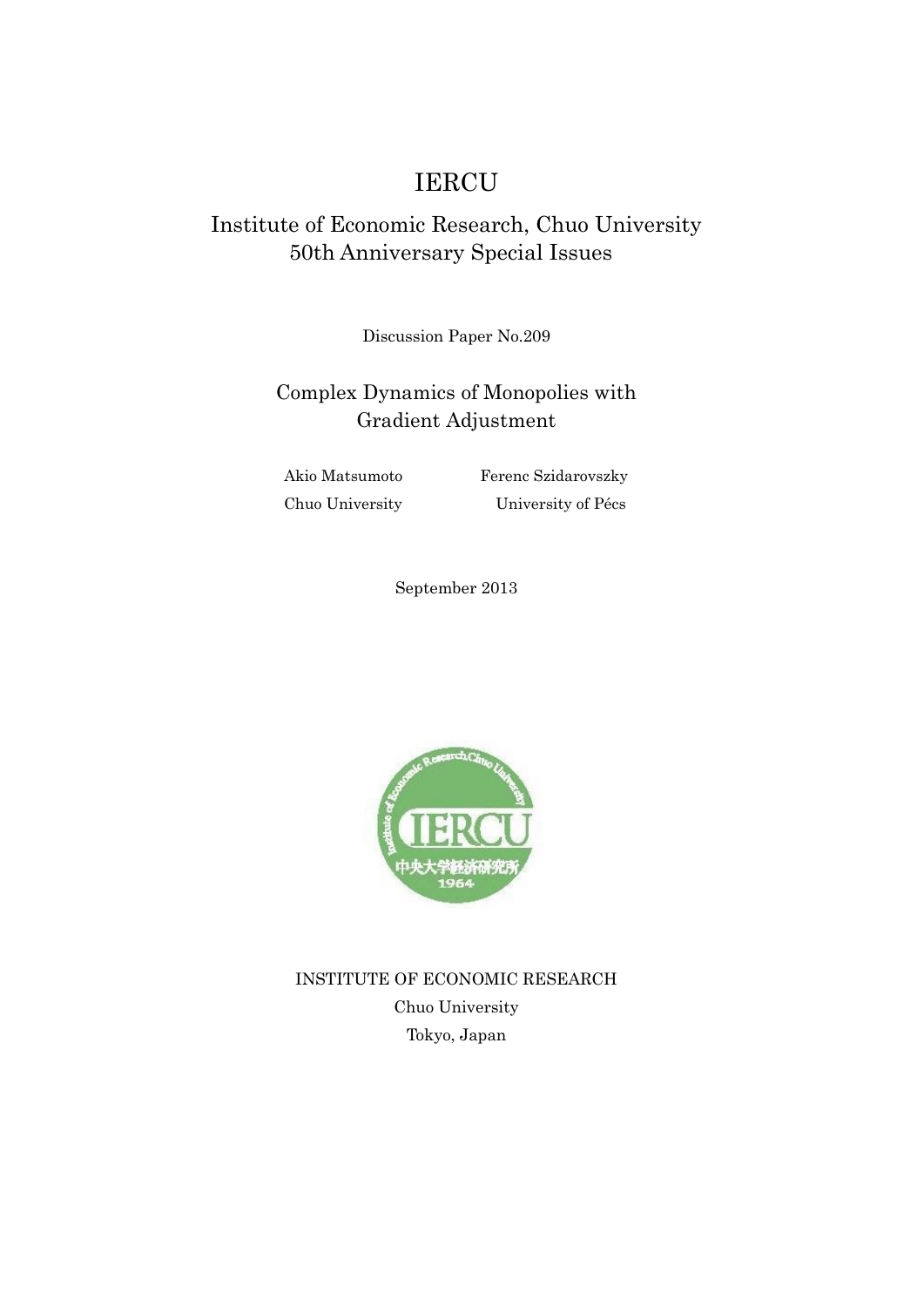# Complex Dynamics of Monopolies with Gradient Adjustment

Akio Matsumoto<sup>†</sup> Chuo University

Ferenc Szidarovszky<sup>‡</sup> University of Pécs

#### Abstract

This paper aims to show that delay matters in continuous- and discretetime framework. It constructs a simple dynamic model of a boundedly rational monopoly. First the existence of the unique equilibrium state is proved under general price and cost function forms. Conditions are derived for its local asymptotical stability with both continuous and discrete time scales. The global dynamic behavior of the systems is then numerically examined, demonstrating that the continuous system is globally asymptotically stable without delay and in the presense of delay if the delay is sufficiently small. Then stability of the continuous system is lost via Hopf bifurcation. In the discrete case without delay, the steady state is locally asymptotically stable if the speed of adjustment is small enough, then stability is lost via period-doubling bifurcation. If the delay is one or two steps, then stability loss occurs via Neimark-Sacker bifurcation.

Keywords: Gradient dynamics, Boundedly rational monopoly, Continuous and discrete dynamics, Time delay

The authors highly appreciate the Önancial supports from the MEXT-Supported Program for the Strategic Research Foundation at Private Universities 2013-2017, the Japan Society for the Promotion of Science (Grant-in-Aid for Scientific Research (C) 24530201 and 25380238) and Chuo University (Grant for Special Research). The usual disclaimers apply.

<sup>&</sup>lt;sup>†</sup>Professor, Department of Economics, Chuo University, 742-1, Higashi-Nakano, Hachioji, Tokyo, 192-0393, Japan. akiom@tamacc.chuo-u.ac.jp

<sup>&</sup>lt;sup>‡</sup>Professor, Department of Applied Mathematics, University of Pécs, Ifúság, u. 6, H-7624, PÈcs, Hungary. szidarka@gmail.com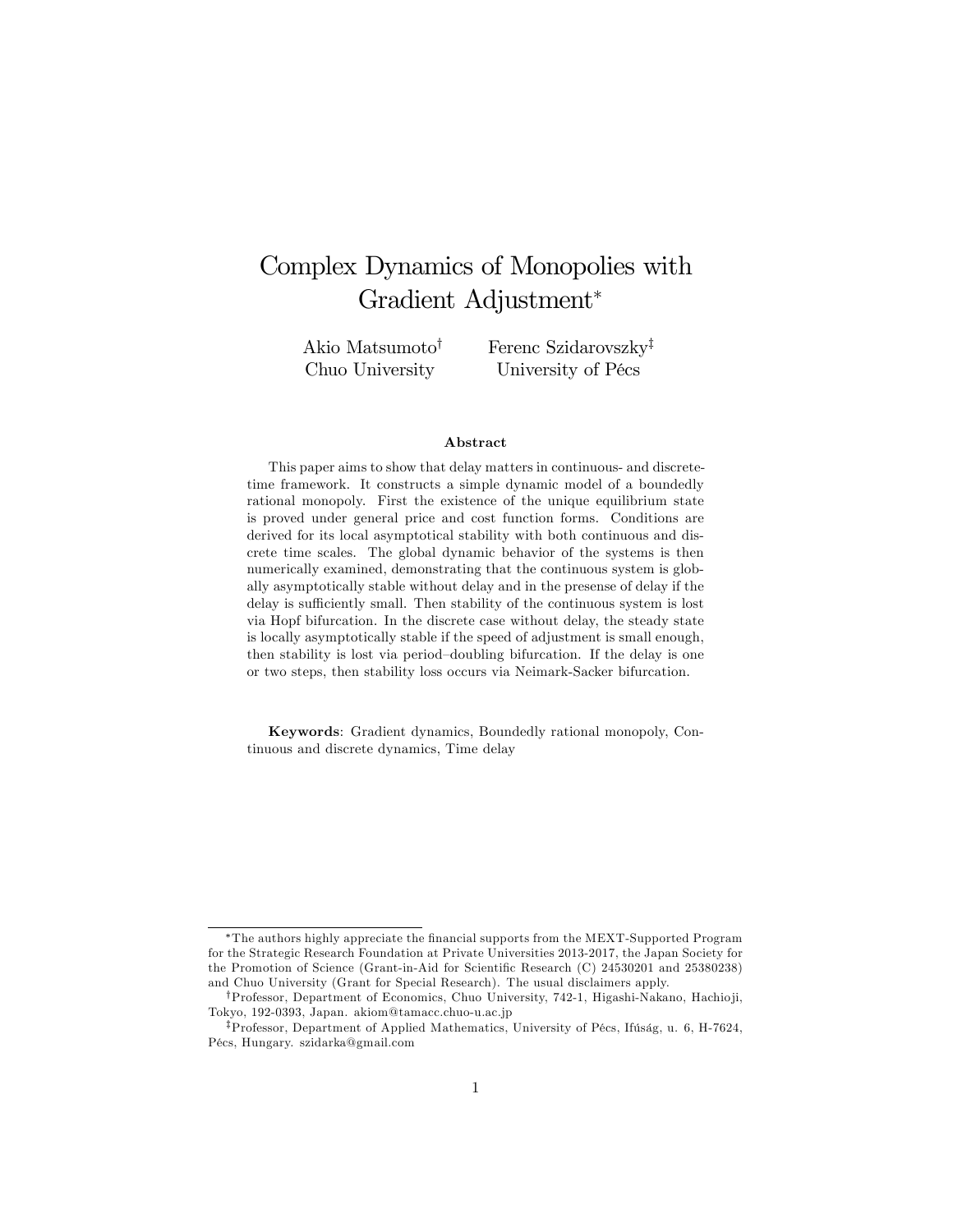## 1 Introduction

It is well known that economic agents are not fully rational, and usually prefer to employ simple rules which were previously tested (Kahneman et al., 1986). Many different output adjustment schemes have been developed. Bischi et al.  $(2010)$  offer a collection of the most important schemes in the case of oligopolies. In earlier studies linear models were examined, where local asymptotical stability implies global asymptotical stability (Okuguchi and Szidarovszky, 1999). In the last two decades an increasing attention has been given to examine the asymptotical property of nonlinear economic systems including monopolies and duopolies (Bischi et al., 2010). It is also well known that economic dynamic systems inherently incorporate delays in their actions and delay is one of the essentials for economic dynamics. Nevertheless, little attention has been given to studies on delay dynamics of boundedly rational economic agents. The main purpose of this paper is to show how delay affects dynamics in continuous- as well as in discrete-time framework.

In this paper dynamics of boundedly rational monopolies are discussed with the most popular adjustment rule in which the Örm adjusts output in proportion to its marginal profit. Such an adjustment scheme is known as gradient adjustment. In contrary to best response dynamics, only local information is needed for the adjustment process which is always available to the firm. Baumol and Quandt (1964) investigated cost free monopolies in both discrete and continuous time scales and the dependence of the profit on varying price. They developed a simple adjustment mechanism that converges to the profit maximizing output. Puu (1995) has revisited this model with discrete time setting and a cubic demand function. It is shown that complex dynamics can emerge if the price function has a reflection point. Naimzada and Ricchiuti (2008) reconsidered Puuís model with linear cost and cubic price function and exhibited the birth of chaos through the period-doubling bifurcation even if the price function does not have a reflection point. Their model was then generalized by Askar (2013) with more general price functions. In both studies local asymptotical stability was analytically examined and global dynamics by computer simulations.

We consider monopoly dynamics from three different points of view. First, we are concerned with gradient dynamics in continuous-time framework while most of recent studies considered discrete-time dynamics. Second, we will further generalize the model of Asker (2013) by introducing a more general class of cost functions and determine the non-negativity condition that prevents timetrajectories from being negative. Third, we devote a little more space to exhibit that "delay" discrete-time monopoly gives rise to complex dynamics via Neimark-Sacker bifurcation while "non-delay" monopoly goes to chaos through a period-doubling cascade.

The paper is organized as follows. In Section 2, the model is presented and the existence of the unique profit maximizing output level is proved. In Section 3, the dynamic system with the gradient adjustment is constructed in continuous time scale. Without delayed information the continuous model is always locally asymptotically stable, and the stability can be lost if only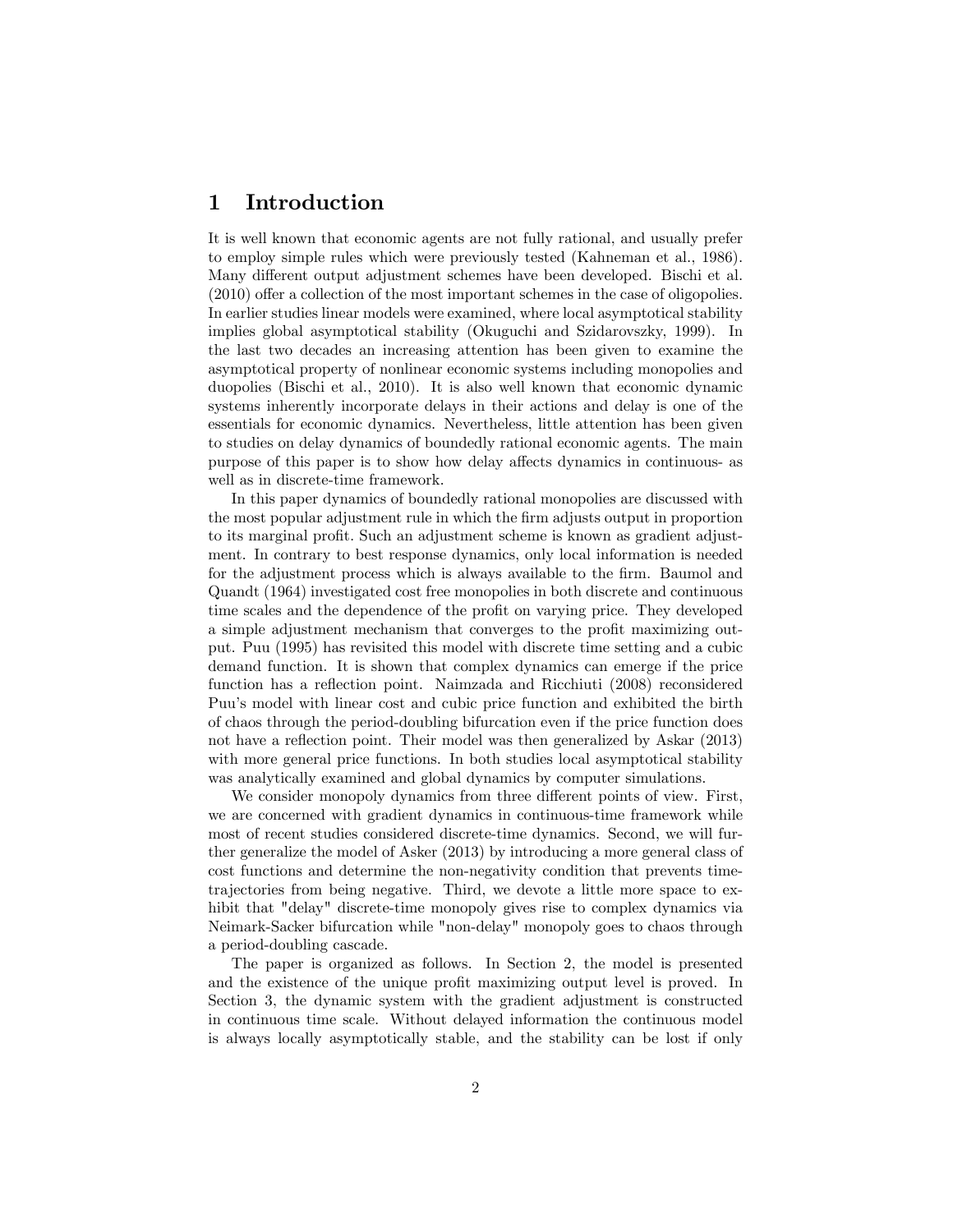delayed revenue information is available. In Section 4, the continuous-time model is discretized. It is analytically shown and numerically confirmed that the discrete-time model can give rise to aperiodic oscillations through a perioddoubling bifurcation or Neimark-Sacker bifurcation according to whether the model involves "delay" or not. In the final section, concluding remarks are given.

## 2 Continuous Model

A general inverse demand function as well as a general cost function are considered in a monopoly. Let  $p(q) = a - bq^{\alpha}$  be the price function and  $C(q) = cq^{\beta}$  be the cost function. The case of  $\alpha = 3$  and  $\beta = 1$  was examined by Naimzada and Ricchiuti (2008), the more general case with any  $\alpha > 3$  and  $\beta = 1$  was discussed by Askar (2013). We move one step forward from their studies and consider the case where both  $\alpha$  and  $\beta$  are greater than 1.

Assumption 1.  $\alpha > 1$  and  $\beta > 2$ .

The profit of the monopoly is given as

$$
\pi(q) = (a - bq^{\alpha})q - cq^{\beta}.
$$
\n(1)

Notice that

$$
\pi'(q) = a - b(\alpha + 1)q^{\alpha} - c\beta q^{\beta - 1} \tag{2}
$$

and

$$
\pi''(q) = -b\alpha(\alpha+1)q^{\alpha-1} - c\beta(\beta-1)q^{\beta-2} < 0,\tag{3}
$$

so  $\pi(q)$  is strictly concave in q, furthermore

$$
\pi(0) = 0
$$
,  $\lim_{q \to \infty} \pi(q) = -\infty$  and  $\pi'(0) = a > 0$ .

Therefore there is a unique profit maximizing output  $\bar{q}$  which is the unique solution of equation

$$
b(\alpha + 1)q^{\alpha} + c\beta q^{\beta - 1} = a.
$$
 (4)

The left hand side is zero at  $q = 0$ , converges to  $\infty$  as q tends to infinity and is strictly increasing. So the value of  $\bar{q}$  can be obtained by using simple numerical methods (see, for example, Szidarovszky and Yakowitz, 1978). The remaining of this section has two subsections. In Section 2.1, the condition of  $local$  asymptotical stability is derived. In Section 2.2, we examine the effects caused by changing values of  $\alpha$  and  $\beta$  on stability.

#### 2.1 Stability

Assuming gradient dynamics, the firm adjusts its output according to the following differential equation:

$$
\dot{q}(t) = k\pi'(q(t))
$$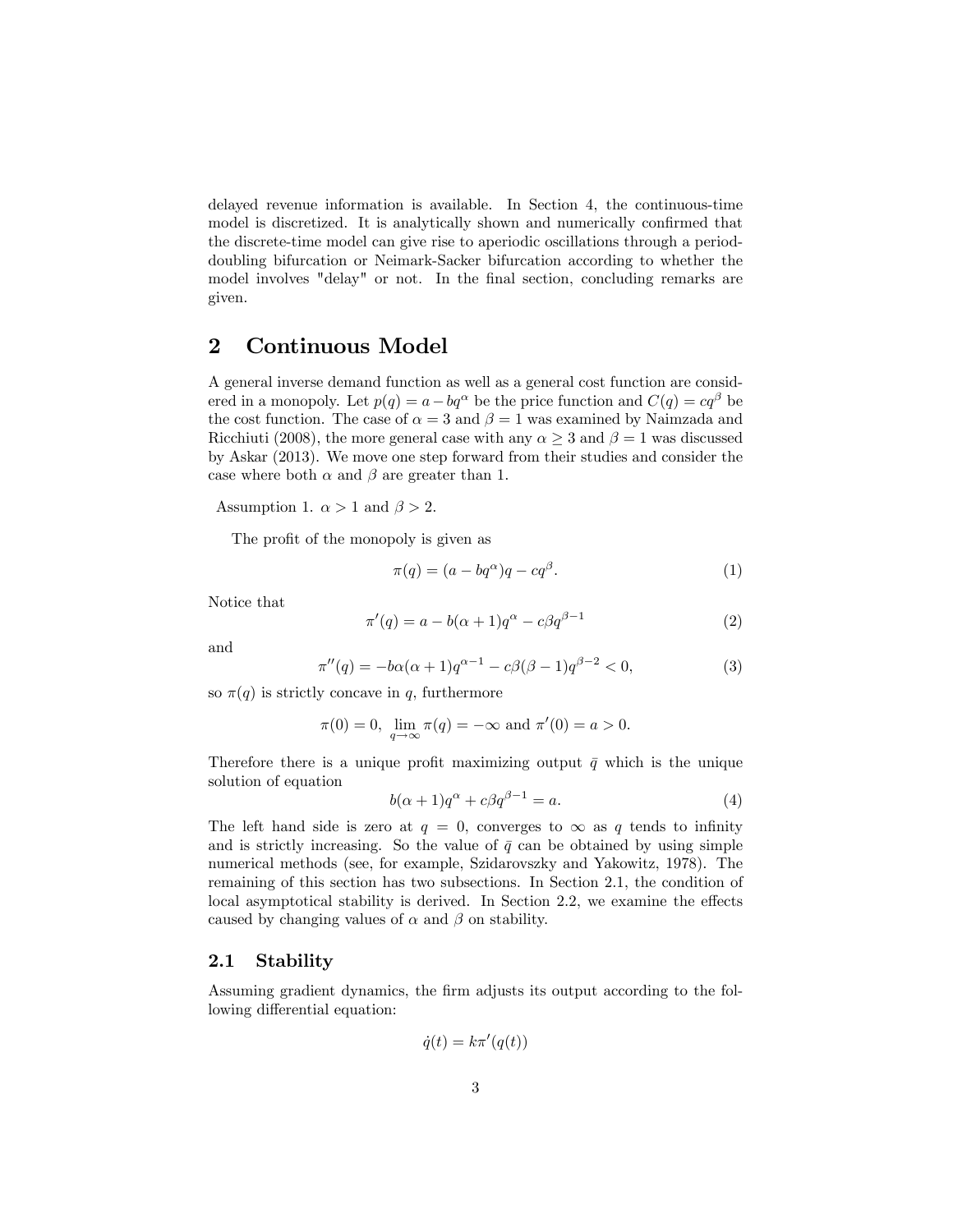$$
\dot{q}(t) = k(a - b(\alpha + 1)q(t)^{\alpha} - c\beta q(t)^{\beta - 1}).
$$
\n(5)

This is a nonlinear system with positive adjustment coefficient  $k$ . The unique steady state of this system is the profit maximizing output  $\bar{q}$ . Local asymptotic stability can be examined by linearization. The linearized equation can be written as

 $\dot{q}_{\varepsilon}(t) = k\pi'(\bar{q})q_{\varepsilon}(t)$ 

or

or

$$
\dot{q}_{\varepsilon}(t) = k(-b\alpha(\alpha+1)\bar{q}^{\alpha-1} - c\beta(\beta-1)\bar{q}^{\beta-2})q_{\varepsilon}(t)
$$
\n(6)

where  $q_{\varepsilon}(t) = q(t) - \bar{q}$ . Since the multiplier of  $q_{\varepsilon}(t)$  in the right hand side is negative, the steady state  $\bar{q}$  is locally asymptotically stable. Let  $r(q)$  denote the right hand side of equation  $(5)$ . Notice that it strictly decreases in q and  $r(\bar{q}) = 0$ . So  $r(q) < 0$  if  $q > \bar{q}$  and  $r(q) > 0$  if  $q < \bar{q}$ . Therefore if  $q(0) < \bar{q}$ , then  $q(t)$  strictly increases and converges to  $\bar{q}$ , if  $q(0) > \bar{q}$ , then  $q(t)$  strictly decreases and converges to  $\bar{q}$ , and if  $q(0) = \bar{q}$ , then  $q(t) = \bar{q}$  for all  $t \geq 0$ . Hence system (5) is global asymptotically stable, and with  $q(0) > 0$ , the entire trajectory  $q(t)$ remains positive. Although this result is well known, we formally state it as it is a benchmark of this study:

**Theorem 1** For any k, the non-delay continuous time model  $(5)$  is locally and globally asymptotically stable.

Assume next that the monopoly receives marginal revenue information with a positive delay  $\tau > 0$ , which could be due to delay price information. Then system  $(5)$  becomes a delay differential equation,

$$
\dot{q}(t) = k(a - b(\alpha + 1)q(t - \tau)^{\alpha} - c\beta q(t)^{\beta - 1}).
$$
\n(7)

The derivatives of the right hand side with respect to  $q(t - \tau)$  and  $q(t)$  are

$$
\frac{\partial \dot{q}(t)}{\partial q(t-\tau)} = -kb\alpha(\alpha+1)q(t-\tau)^{\alpha-1}
$$

and

$$
\frac{\partial \dot{q}(t)}{\partial q(t)} = -kc\beta(\beta - 1)q(t)^{\beta - 2}
$$

so the linearized equation has the form

$$
\dot{q}_{\varepsilon}(t) = -kAq_{\varepsilon}(t-\tau) - kBq_{\varepsilon}(t) \tag{8}
$$

;

with

$$
A = b\alpha(\alpha + 1)\overline{q}^{\alpha - 1} \text{ and } B = c\beta(\beta - 1)\overline{q}^{\beta - 2}.
$$

We know that the system is locally and globally asymptotically stable for  $\tau =$ 0. In order to find stability switches with increasing value of  $\tau$ , assume that  $q_{\varepsilon}(t) = e^{\lambda t}u$ , and substitute it into equation (8) to obtain:

$$
\lambda e^{\lambda t} = -k A e^{\lambda (t - \tau)} - k B e^{\lambda t} \tag{9}
$$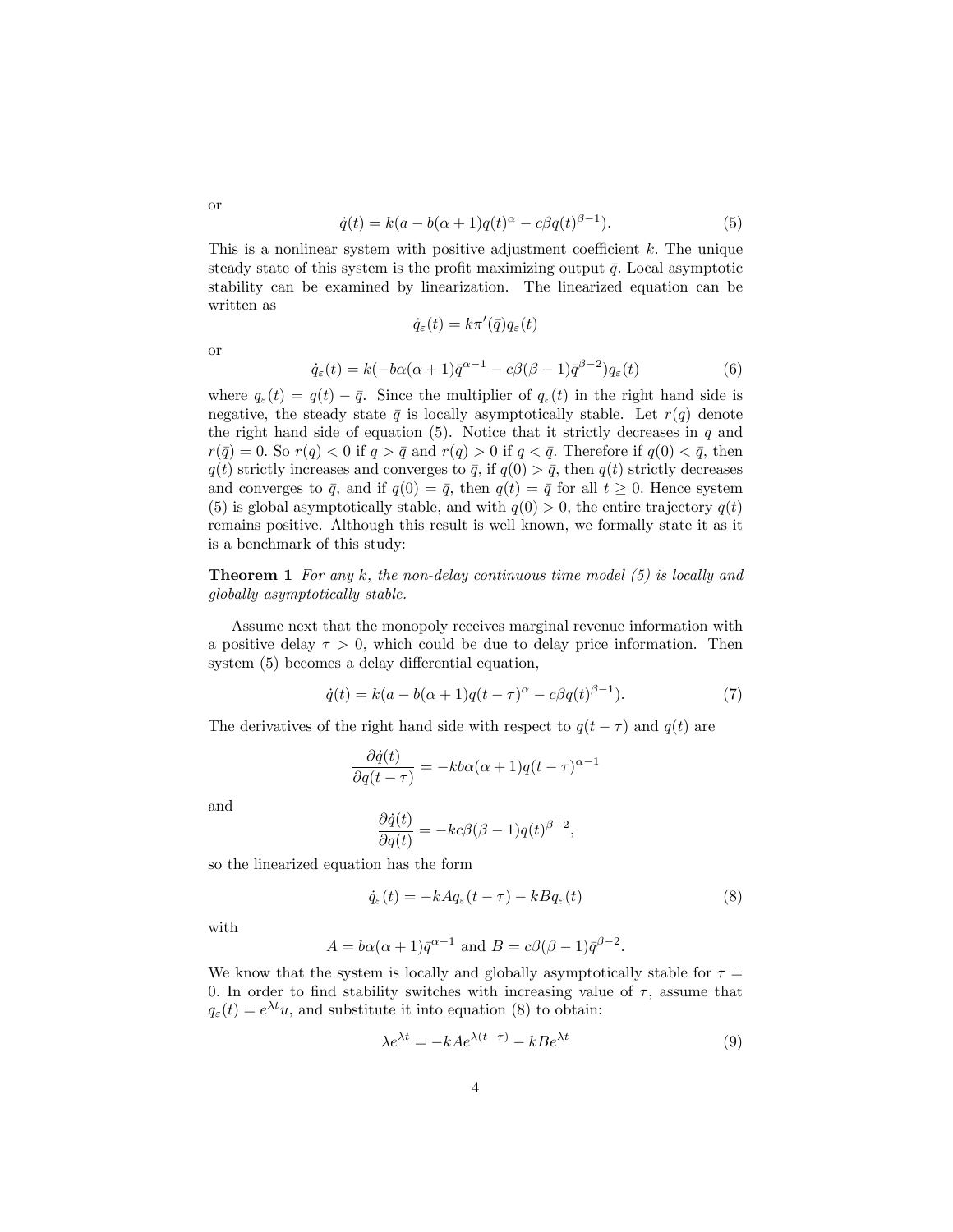so the characteristic equation is a mixed polynomial-exponential equation

$$
\lambda + kB + kAe^{-\lambda \tau} = 0. \tag{10}
$$

With any stability switch,  $\lambda = i\omega$  with  $\omega > 0$ , so

$$
i\omega + kA(\cos\omega\tau - i\sin\omega\tau) + kB = 0\tag{11}
$$

and separating the real and imaginary parts we get two equations for two unknowns  $\omega$  and  $\tau$ :

$$
kA\cos\omega\tau = -kB
$$
  
\n
$$
kA\sin\omega\tau = \omega.
$$
\n(12)

By adding the squares of these equations we have

$$
\omega^2 = k^2(A^2 - B^2). \tag{13}
$$

Since there is no positive solution for  $\omega$  if  $A - B \leq 0$ , no stability switch occurs for any  $\tau > 0$ . In such a case, delay is often called *harmless*. Positive solution exists if  $A > B$ . From (12) we see that  $\cos \omega \tau < 0$  and  $\sin \omega \tau > 0$ , therefore from the second equation in (12),

$$
\tau_n = \frac{1}{k\sqrt{A^2 - B^2}} \left( \pi - \sin^{-1} \left( \frac{\sqrt{A^2 - B^2}}{A} \right) + 2n\pi \right) \ (n \ge 0). \tag{14}
$$

In order to find the direction of the stability switches at these critical values, consider  $\lambda$  as a function of the bifurcation parameter  $\tau$ ,  $\lambda = \lambda(\tau)$ , and differentiate the characteristic equation (10) with respect to  $\tau$  to have

$$
\frac{d\lambda}{d\tau} + kAe^{-\lambda\tau} \left(-\frac{d\lambda}{d\tau}\tau - \lambda\right) = 0.
$$
 (15)

Using equation (10) yields

$$
\frac{d\lambda}{d\tau} = \frac{-\lambda(\lambda + kB)}{1 + (\lambda + kB)\tau}.\tag{16}
$$

With  $\lambda = i\omega$ , we have

$$
\frac{d\lambda}{d\tau} = \frac{(\omega^2 - i\omega kB)(1 + kB\tau - i\omega\tau)}{(1 + kB\tau)^2 + (\omega\tau)^2}
$$
(17)

and so

$$
\operatorname{Re}\left[\frac{d\lambda}{d\tau}\right] = \frac{\omega^2}{(1 + kB\tau)^2 + (\omega\tau)^2} > 0.
$$
 (18)

The crossing of the imaginary axis is from left to right as  $\tau$  increases. Consequently stability is lost at the smallest critical value

$$
\tau_0 = \frac{1}{k\sqrt{A^2 - B^2}} \left( \pi - \sin^{-1} \left( \frac{\sqrt{A^2 - B^2}}{A} \right) \right)
$$
(19)

and cannot be regained for any  $\tau > \tau_0$ . Thus we have the following result.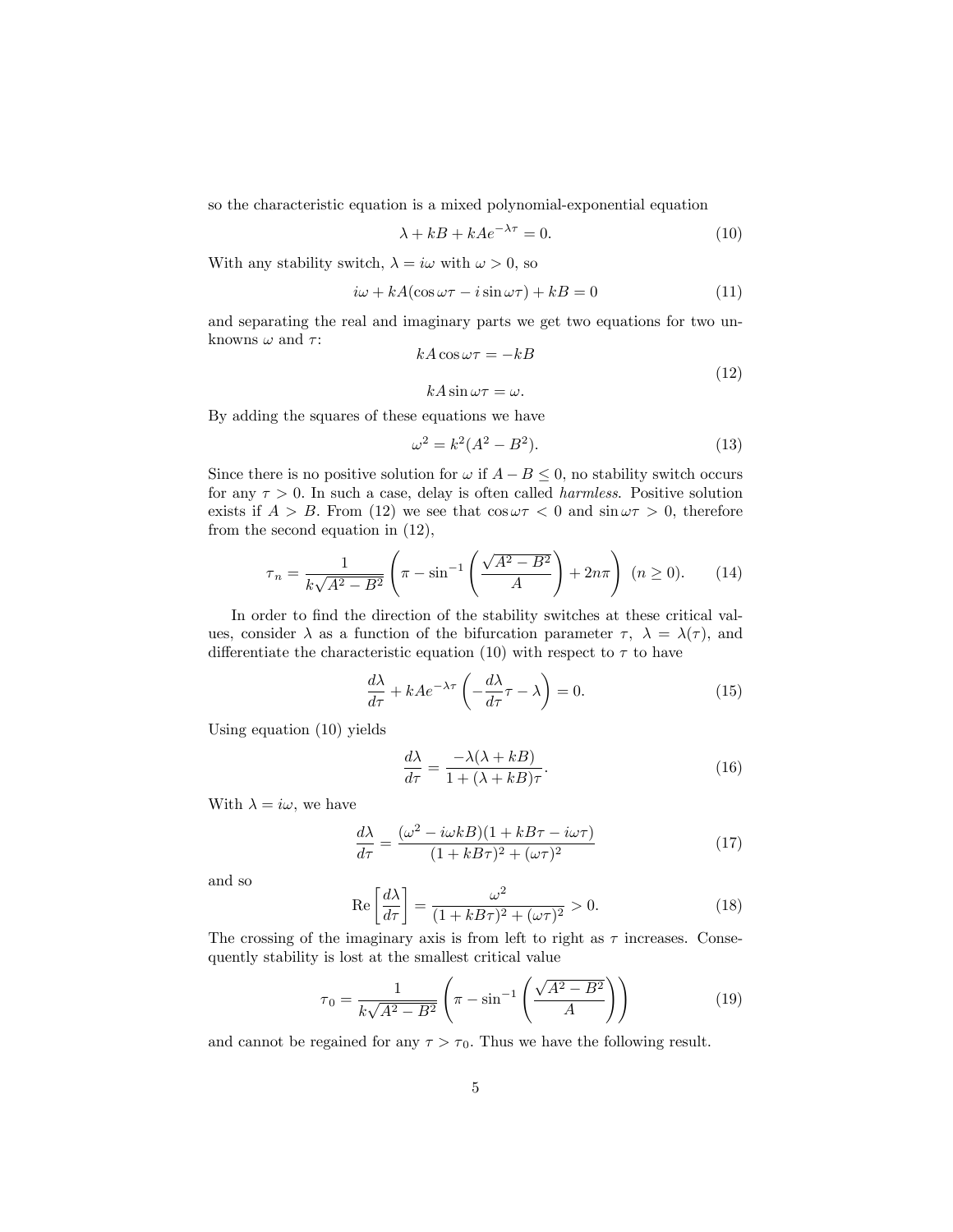**Theorem 2** The steady state in the continuous system is locally asymptotically stable if  $A \leq B$  or if  $A > B$  and  $0 \leq \tau < \tau_0$  whereas it is locally unstable if  $A > B$  and  $\tau > \tau_0$ . If  $\tau = \tau_0$ , then Hopf bifurcation occurs giving the possibility of the birth of limit cycles.

#### 2.2 Effects of  $\alpha$  and  $\beta$  on Stability

We derive conditions to guarantee that  $A > B$ .

(i) Assume first that  $\alpha - 1 > \beta - 2$  (that is,  $\beta < \alpha + 1$ ), then  $A > B$  if and only if

$$
b\alpha(\alpha+1)\bar{q}^{\alpha+1-\beta} > c\beta(\beta-1)
$$
\n(20)

or

$$
\bar{q} > q_1 := \left(\frac{c\beta(\beta - 1)}{b\alpha(\alpha + 1)}\right)^{\frac{1}{\alpha + 1 - \beta}}\tag{21}
$$

which is the case if  $f(q_1) < a$  where  $f(q)$  denotes the left hand side of equation (4);

(ii) If  $\beta = \alpha + 1$ , then  $A > B$  if and only if

$$
b > c; \tag{22}
$$

(iii) And finally, if  $\beta > \alpha + 1$ , then  $A > B$  if and only if

$$
b\alpha(\alpha+1) > c\beta(\beta-1)\bar{q}^{\beta-\alpha-1}
$$
\n(23)

or

$$
\bar{q} < q_1 = \left(\frac{b\alpha(\alpha+1)}{c\beta(\beta-1)}\right)^{\frac{1}{\beta-\alpha-1}}\tag{24}
$$

which occurs if  $f(q_1) > a$ .

First, to see dynamic behavior generated by the delay differential equation (7), we assume the same parameter specifications as in Naimzada and Ricchiuti (2008) and Askar (2013).

Assumption 2.  $a = 4$ ,  $b = 3/5$  and  $c = 1/2$ .

Second, to describe these conditions in the  $(\alpha, \beta)$  plane, we substitute  $q_1$  into  $f(q)$  to obtain the following form,

$$
g(\alpha, \beta) = \frac{3}{5}(1+\alpha)\left(\frac{5}{6}\frac{\beta(\beta-1)}{\alpha(\alpha+1)}\right)^{\frac{\alpha}{1+\alpha-\beta}} + \frac{1}{2}\beta\left(\frac{5}{6}\frac{\beta(\beta-1)}{\alpha(\alpha+1)}\right)^{\frac{\beta-1}{1+\alpha-\beta}}
$$

which is shown in Figure  $1(A)$ , where the red-coloured vertical plane is the surface of  $(\alpha, \beta)$  satisfying  $\beta = \alpha + 1$  and divides the 3D space into two subspace,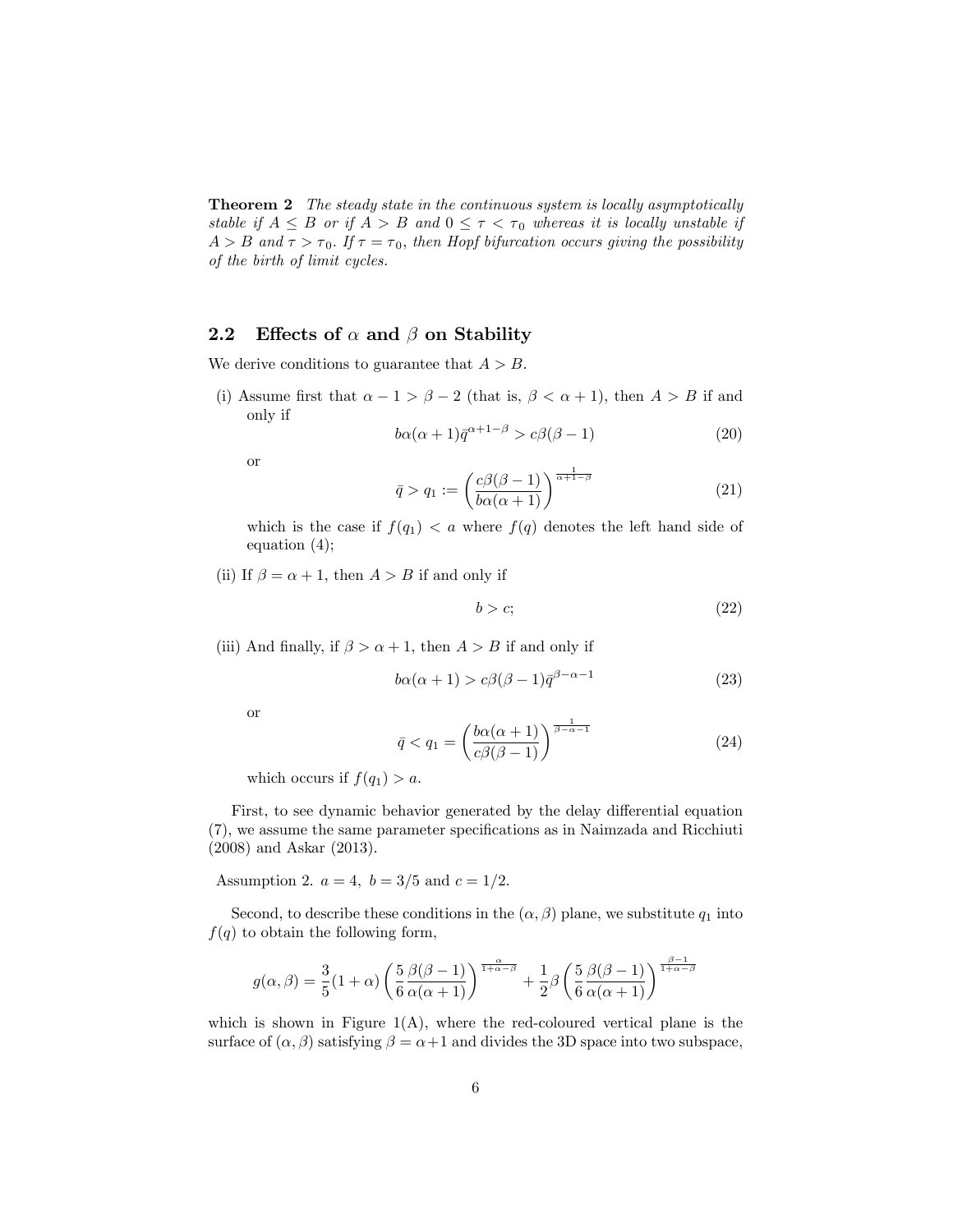$\beta > \alpha + 1$  in one of them and  $\beta < \alpha + 1$  in the other. The graph of  $g(\alpha, \beta)$  in the former is colored in meshed yellow and the one in the latter is in meshed light blue. The top surface of the 3D space is the cross-section at the height being 4. Since  $b > c$  is assumed,  $q_1$  converges to zero when  $\beta$  approaches  $\alpha + 1$ from below and converges to  $\infty$  when  $\beta$  approaches  $\alpha + 1$  from above, that is,

$$
\lim_{\beta \to (\alpha+1)_-} \left( \frac{c\beta(\beta-1)}{b\alpha(\alpha+1)} \right)^{\frac{1}{\alpha+1-\beta}} = 0
$$

and

$$
\lim_{\beta \to (\alpha+1)_+} \left( \frac{c\beta(\beta-1)}{b\alpha(\alpha+1)} \right)^{\frac{1}{\alpha+1-\beta}} = \infty.
$$

The graphical expression of the divergence of  $q_1$  is given by the fact that the meshed yellow surface is asymptotic to the  $\beta = \alpha + 1$  plane. It then follows that it crosses the top surface and its intersection is the locus described by  $g(\alpha, \beta) = 4$ or  $f(q_1) = a$ . On the other hand, the graphical expression of the convergence of  $q_1$  is that the meshed light blue surface crosses the bottom surface of the 3D space along the locus defined by  $g(\alpha, \beta) = 0$  or  $\beta = \alpha + 1$ . It is apparent from Figure 1(A) that  $g(\alpha, \beta) < 4$  or  $f(q_1) < a$  when  $\beta < \alpha + 1$ . Figure 1(B) is a projection of Figure1(A) onto the  $(\alpha, \beta)$  plane in which the upper positive-sloping curve describes  $f(q_1) = a$  and the lower positive-sloping line represents the locus of  $\beta = \alpha + 1$ . Thus  $A > B$  in the colored regions of Figure  $1(B)$ , more precisely, condition (iii) holds in the yellow region that is defined by  $\{(\alpha,\beta) | f(q_1) > a \text{ and } \beta > \alpha + 1\},$  condition (i) holds in the light-blue region  $\{(\alpha,\beta) \mid f(q_1) < a \text{ and } \beta < \alpha + 1\}$  and condition (ii) holds on the positivesloping line  $\beta = \alpha + 1$ . We mention the meanings of the five dotted points in Figure 1(B) later.



Figure 1. The graphical representation of the conditions for  $A > B$ 

In the case of  $A > B$ , equation (19) is the partition curve in the  $(k, \tau)$  space that divides the parametric space into two subregions, the stable region below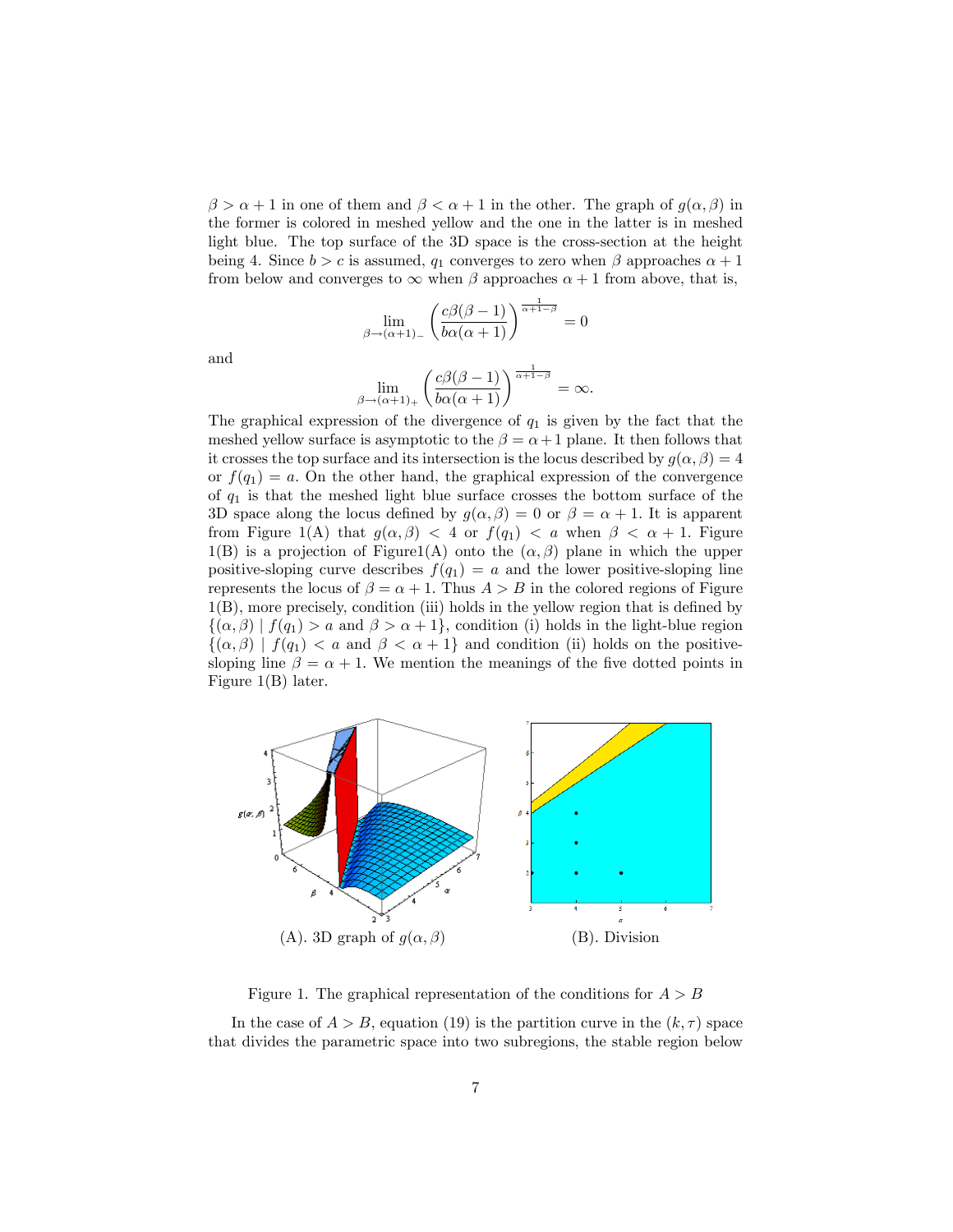the curve in which the steady state is locally stable and the unstable region in which it is locally unstable. We numerically confirm how the values of  $\alpha$ and  $\beta$  affect stability of the steady state. In the first example, we examine the effect caused by increasing  $\alpha$  on stability. So  $\alpha$  is increased from 3 to 5 by unity while  $\beta$  is fixed at 2 as denoted by three dotted points horizontally located at  $\beta = 2$  in Figure 1(B). The stable regions with  $\alpha = 3, 4, 5$  are colored in light blue, ocher and yellowish green, respectively and one is supersimposed on another in Figure  $2(A)$ . The boundary of each region corresponds to the partition curve with corresponding value of  $\alpha$ . Comparison of these cases show that the partition curve shifts downward as the value of  $\alpha$  increases. This implies that increasing  $\alpha$  has a destabilizing effect by shrinking the stable region. In the second example,  $\beta$  is increased from 2 to 4 by unity while  $\alpha$  is fixed at 4 as shown by three dotted points vertically located at  $\alpha = 4$  in Figure 1(B). The stable regions with  $\beta = 2, 3, 4$  are colored in ocher, green and purple, respectively and one is superimposed on another in Figure 2(B). The boundary of each region corresponds to the partition curve with corresponding value of  $\beta$ . We can see that the partition curve shifts upward as the value of  $\beta$  increases. This implies that increasing value of  $\beta$  has a stabilizing effect enlarging the stable region. We summarize these results as follows:

**Proposition 1** Increasing  $\alpha$  destabilizes the steady state whereas increasing  $\beta$ stabilizes it.



Figure 2. The stabilizing effects caused by parameter changes

Finally we numerically confirm the birth of a limit cycle when the stability conditions are violated by increasing the length of delay. Specifying  $\alpha = 3$ ,  $\beta = 2$  and  $k = 0.2$  and increasing the value of  $\tau$  from  $\tau \simeq 1.036^1$  to  $\tau \simeq 1.386$ 

<sup>&</sup>lt;sup>1</sup>For  $\alpha = 3$  and  $\beta = 2$ , the critical value  $\tau_0$  is approximated as 1.036478.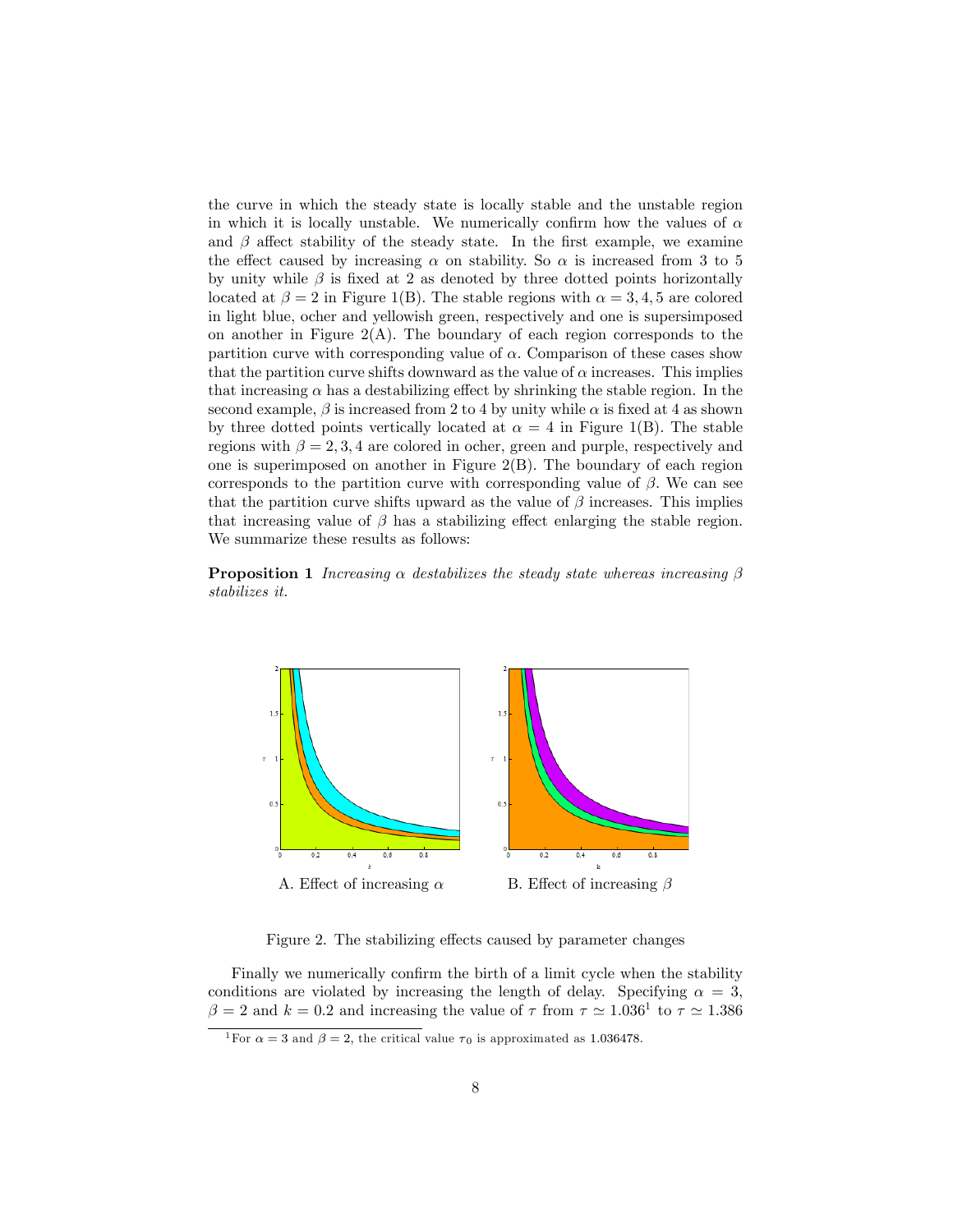with increment of  $1/1000$ , we simulate the dynamic equation (5) for  $0 \le t \le$ 1000 and plot the local maximum and minimum of the generated trajectory for  $950 \le t \le 1000$  for each value of  $\tau$  to obtain the bifurcation diagram with respect to  $\tau$  as shown in Figure 3(A). This diagram implies that a limit cycle emerges for  $\tau > \tau_0$  and its diameter (difference between the local maximum and minimum) becomes larger as  $\tau$  increases. It also indicates that a much larger value of  $\tau$  (approximately, larger than 1.39 in this example) generates a trajectory having a negative minimum and thus makes dynamics economically uninteresting. Taking  $\tau = \tau_1 \approx 1.236$ , we depict a pair of  $(q(t - \tau), q(t))$  for  $950 \le t \le 1000$  in Figure 3(B) to show the birth of limit cycle. Notice that the difference between the upper intersection of the upper branch with the vertical dotted line at  $\tau = \tau_1$  and the lower intersection of the lower branch in Figure  $3(A)$  corresponds to the difference between the maximum and minimum shown in Figure  $3(B)$ . These numerical examples confirm Theorem 2.



Figure 3. Emergence of a limit cycle

### 3 Discrete Dynamics

Our concern in this section is on how the different choice of the time scale affects dynamics examined in the previous section. To this end, we discretize the delay differential equation (7) by replacing  $\dot{q}(t)$  with  $q(t + 1) - q(t)$  to obtain

$$
q(t+1) = q(t) + k(a - b(\alpha + 1)q(t - \tau)^{\alpha} - c\beta q(t)^{\beta - 1})
$$
 (25)

and then reconsider local and global dynamics in discrete time. The steady state of this difference equation is the same as  $\bar{q}$  of the differential equation. We mention that this discrete-time equation has a  $\tau$ -step delay when  $\tau \geq 1$ .<sup>2</sup> The

<sup>&</sup>lt;sup>2</sup>A sailent feature of a discrete-time equation is that the equation involves at least one difference or time-delay of the dependent variable. So we refere to the  $\tau$ -step delay when  $\tau$  is greater than unity.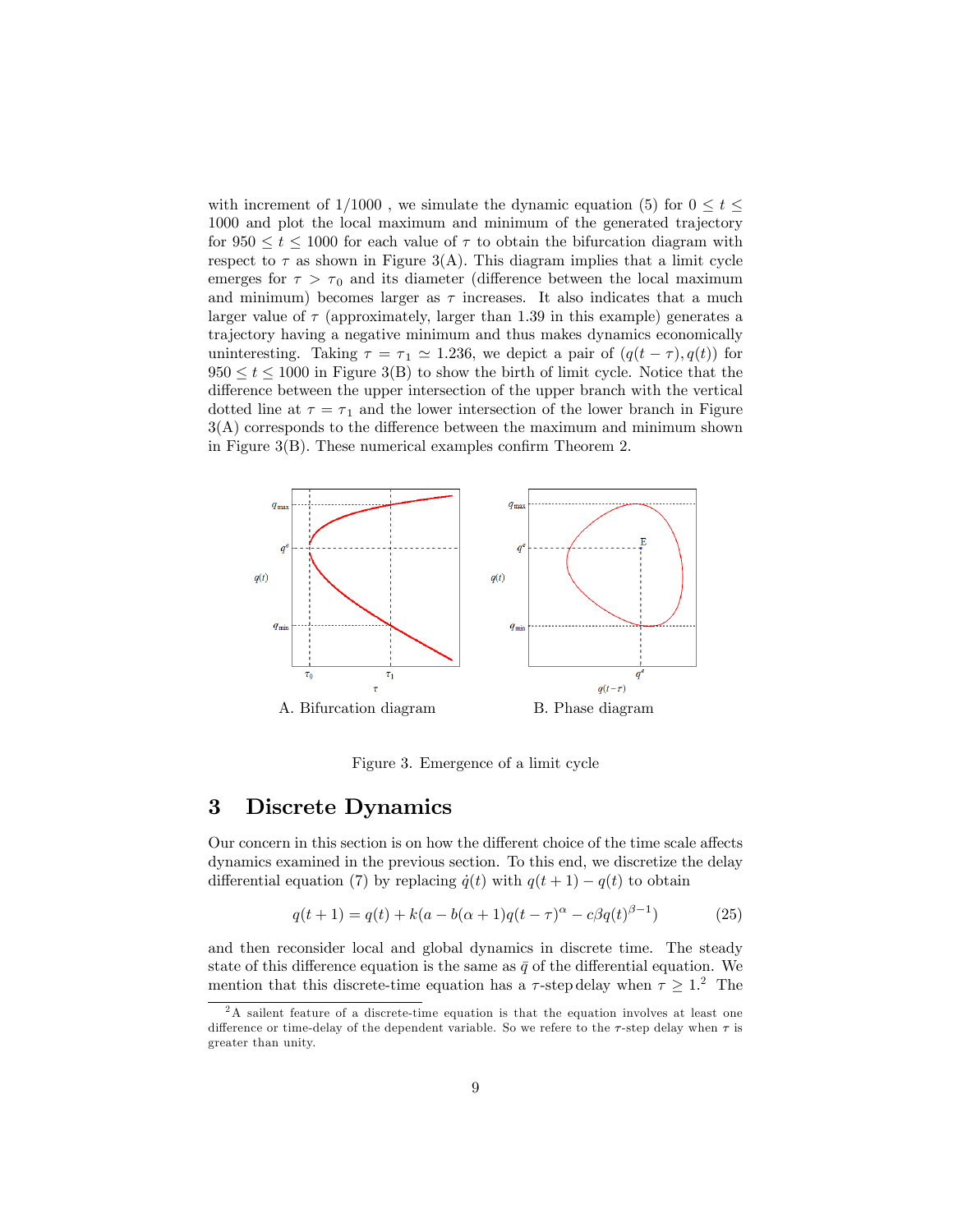remaining of this section is divided into two parts. In the first part, we examine the case of  $\tau = 0$  and give a more precise account of the non-negativity condition. In the second part, we discuss the case of  $\tau \geq 1$  in detail to concentrate on delay effects in the discrete-time framework.

#### 3.1 No-delay:  $\tau = 0$

If  $\tau = 0$ , then equation (25) becomes a nonlinear first-order difference equation

$$
q(t+1) = q(t) + k(a - b(\alpha + 1)q(t)^{\alpha} - c\beta q(t)^{\beta - 1})
$$
\n(26)

where the right hand side is denoted by  $R(q(t))$ . The linearized equation of (26) has the form

$$
q_{\varepsilon}(t+1) = \left[1 - k(b\alpha(\alpha+1)\bar{q}^{\alpha-1} + c\beta(\beta-1)\bar{q}^{\beta-2})\right]q_{\varepsilon}(t) \tag{27}
$$

or

$$
q_{\varepsilon}(t+1) = [1 - k(A+B)] q_{\varepsilon}(t). \tag{28}
$$

The steady state is locally asymptotically stable if

$$
|1 - k(A + B)| < 1\tag{29}
$$

or

$$
k < k^S := \frac{2}{A+B}.\tag{30}
$$

As expected, the discrete-time equation (27) has a more restrictive stability condition than the continuous-time equation  $(6)$ .<sup>3</sup> Indeed, the former has a critical value of the speed of adjustment and is locally asymptotically stable if the speed of adjustment is smaller than the critical value and locally unstable if larger. On the other hand, the continuous-time equation is locally asymptotically stable for any value of the speed of adjustment.

We now proceed to numerical simulations on global behavior when the steady state is locally unstable. We first determine the non-negativity condition that guarantees the non-negativity of the trajectories for all  $t \geq 0$  when  $\alpha \geq 2$  and  $\beta = 1$  and then numerically verify it in the case of  $\alpha \geq 2$  and  $\beta = 2^{4}$  Solving equation (4) with  $\beta = 1$  yields the explicit form of  $\bar{q}$ ,

$$
\bar{q} = \left(\frac{a-c}{b(\alpha+1)}\right)^{\frac{1}{\alpha}}.\tag{31}
$$

In order to have positive solution of the first order condition we have to assume that  $a > c$ .

**Lemma 1** Given k, there is a unique  $q_M(k)$  such that  $R(q_M(k)) = 0$ .

<sup>3</sup> It is well-known that the choice of time scales matters.

<sup>4</sup> See Matsumoto and Szidarovszky (2013) for the non-negativity condition in the general case with  $\alpha \geq 1$  and  $\beta \geq 2$ .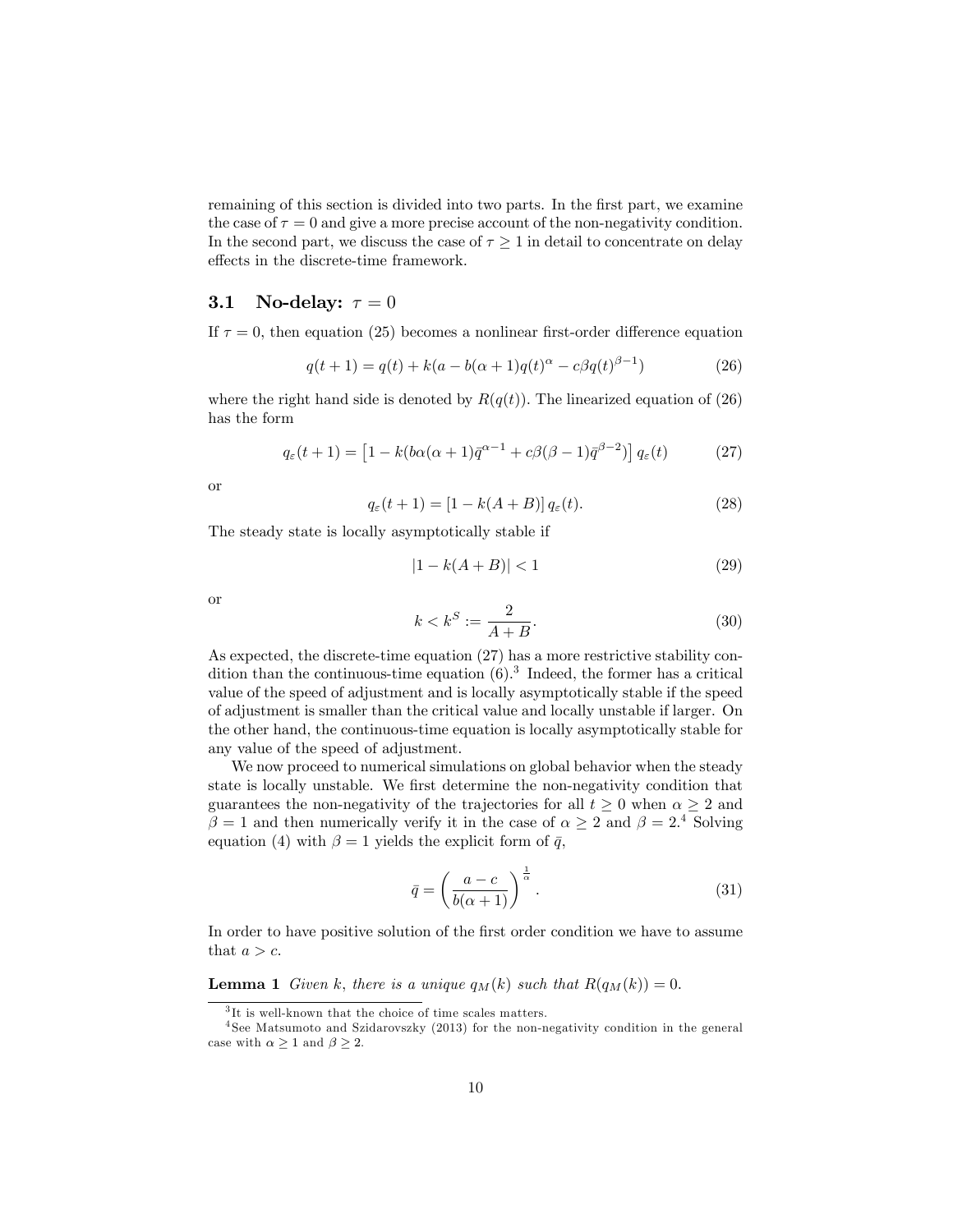**Proof.**  $R(q_M(k)) = 0$  implies that  $q_M$  is the solution of equation

$$
b(\alpha+1)q^{\alpha} = (a-c) + \frac{1}{k}q
$$
\n(32)

where the left hand side is denoted by  $F(q)$ . At  $q = 0$ ,  $F(0) = 0$  and is less than the right hand side. As q goes to infinity,  $F(q)$  converges to  $\infty$  faster than the right hand side. So there is at least one solution. Since  $F(q)$  is strictly convex and the right hand side is linear, the solution is unique.  $\blacksquare$ 

It can be verified, due to equation  $(32)$ , that

$$
\lim_{k \to 0} q_M(k) = \infty,
$$
  

$$
\lim_{k \to \infty} q_M(k) = \bar{q}
$$

and

$$
\frac{dq_M(k)}{dk} = \frac{q_M/k^2}{1/k - F'(q_M)} < 0
$$

where  $F'(q_M) > 1/k$  because the  $F(q)$  curve intercepts the right-hand side of equation (32) from below at  $q = q_M$ .

In the same way, we have the following.

**Lemma 2** Given k, there is a unique  $q_m(k)$  such that  $R'(q_m(k)) = 0$ .

**Proof.**  $R'(q_m(k)) = 0$  implies that  $q_m(k)$  is the solution of

$$
\alpha b(\alpha + 1)q^{\alpha - 1} = \frac{1}{k} \tag{33}
$$

where the left hand side is zero at  $q = 0$ , increasing and converges to  $\infty$  as  $q \to \infty$  so the existence of the unique solution is clear.

Solving (33) gives the explicit form of  $q_m(k)$ ,

$$
q_m(k) = \frac{1}{D}k^{-\frac{1}{\alpha - 1}}
$$

with

$$
D = (\alpha b(\alpha + 1))^{\frac{1}{\alpha - 1}} > 0.
$$

It is then clear that

$$
\lim_{k \to 0} q_m(k) = \infty
$$
  

$$
\lim_{k \to \infty} q_m(k) = 0
$$

and

$$
\frac{dq_m(k)}{dk} = -\frac{1}{D(\alpha - 1)}k^{-\frac{\alpha}{\alpha - 1}} < 0,
$$

so  $q_m(k)$  strictly decreases in k. By these properties of  $q_m(k)$ , the following results are clear.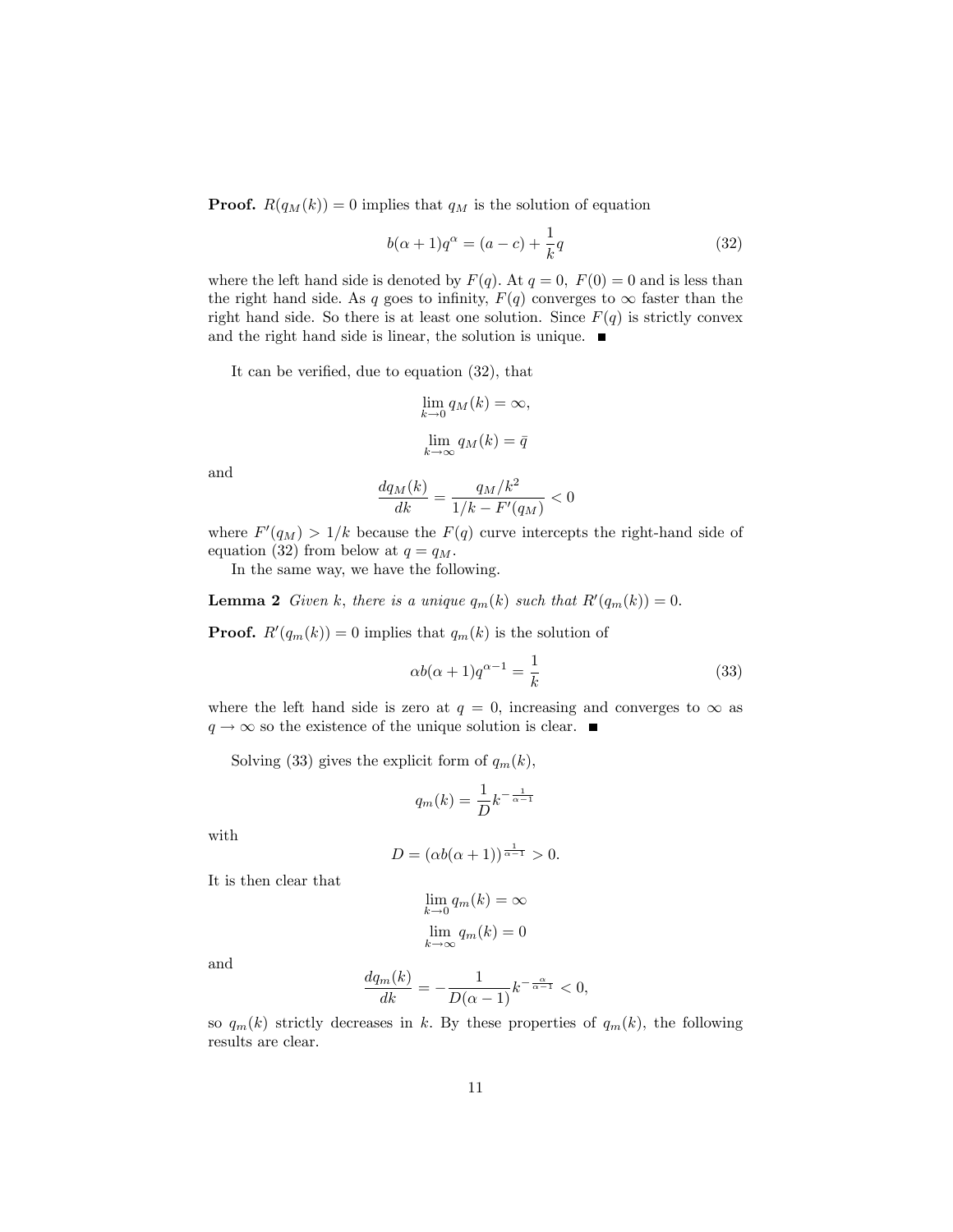**Lemma 3** There is a positive  $\bar{k}$  such that  $q_m(\bar{k}) = \bar{q}$  and

$$
q_m(k) \geqslant \bar{q} \text{ for } k \leqslant \bar{k}.
$$

The next lemma describes the relation between  $q_M(k)$  and  $q_m(k)$ .

**Lemma 4**  $q_M(k) > q_m(k)$  for any  $k > 0$ .

**Proof.** Notice first that equation (33) can be rewritten as

$$
\alpha b(\alpha+1)q^{\alpha} = \frac{1}{k}q.\tag{34}
$$

Let  $G(q)$  denote the left hand side. Then from  $(32)$  we have

$$
F(q) = (a - c) + \frac{q}{k}
$$
 at  $q = q_M$ 

and

$$
G(q) = \frac{q}{k} \text{ at } q = q_m.
$$

Under  $\alpha > 1$ ,  $G(q) > F(q)$  always for  $q > 0$  and since  $a > c$ , the right hand side of the first equation is larger than that of the second equation. Therefore  $q_M(k) > q_m(k)$  follows for any  $k > 0$ .

The last lemma confirms the shape of the  $R(q_m(k))$  curve and the relation with the  $q_m(k)$  curve. In order to clarify the dependency, we denote  $R(q_m(k))$ as  $R(q_m(k), k)$  and then introduce a new function,  $\mathbf{R}(k) = R(q_m(k), k)$ .

**Lemma 5 R(k)** takes a U-shaped profile with respect to k and

$$
\mathbf{R}(k) \leq q_m(k) \text{ according to } k \leq \bar{k}.
$$

**Proof.** Differentiating  $\mathbf{R}(k)$  with respect to k yields

$$
\frac{d\mathbf{R}}{dk} = \left. \frac{\partial R(q_m(k), k)}{\partial q} \right|_{q=q_m} \frac{dq_m}{dk} + \left. \frac{\partial R(q_m(k), k)}{\partial k} \right|_{q=q_m}
$$

where the first term on the right hand side is zero at  $q = q_m$ . So

$$
\frac{d\mathbf{R}}{dk} = a - c - b(\alpha + 1)q_m^{\alpha}
$$
\n
$$
= b(\alpha + 1)(\bar{q}^{\alpha} - q_m^{\alpha})
$$
\n(35)

where the equality  $a - c = b(\alpha + 1)\bar{q}^{\alpha}$  from (31) is used at the second step. It is then obtained that

$$
\frac{d\mathbf{R}}{dk} \lesseqgtr 0
$$
 according to  $\bar{q} \lesssim q_m$ ,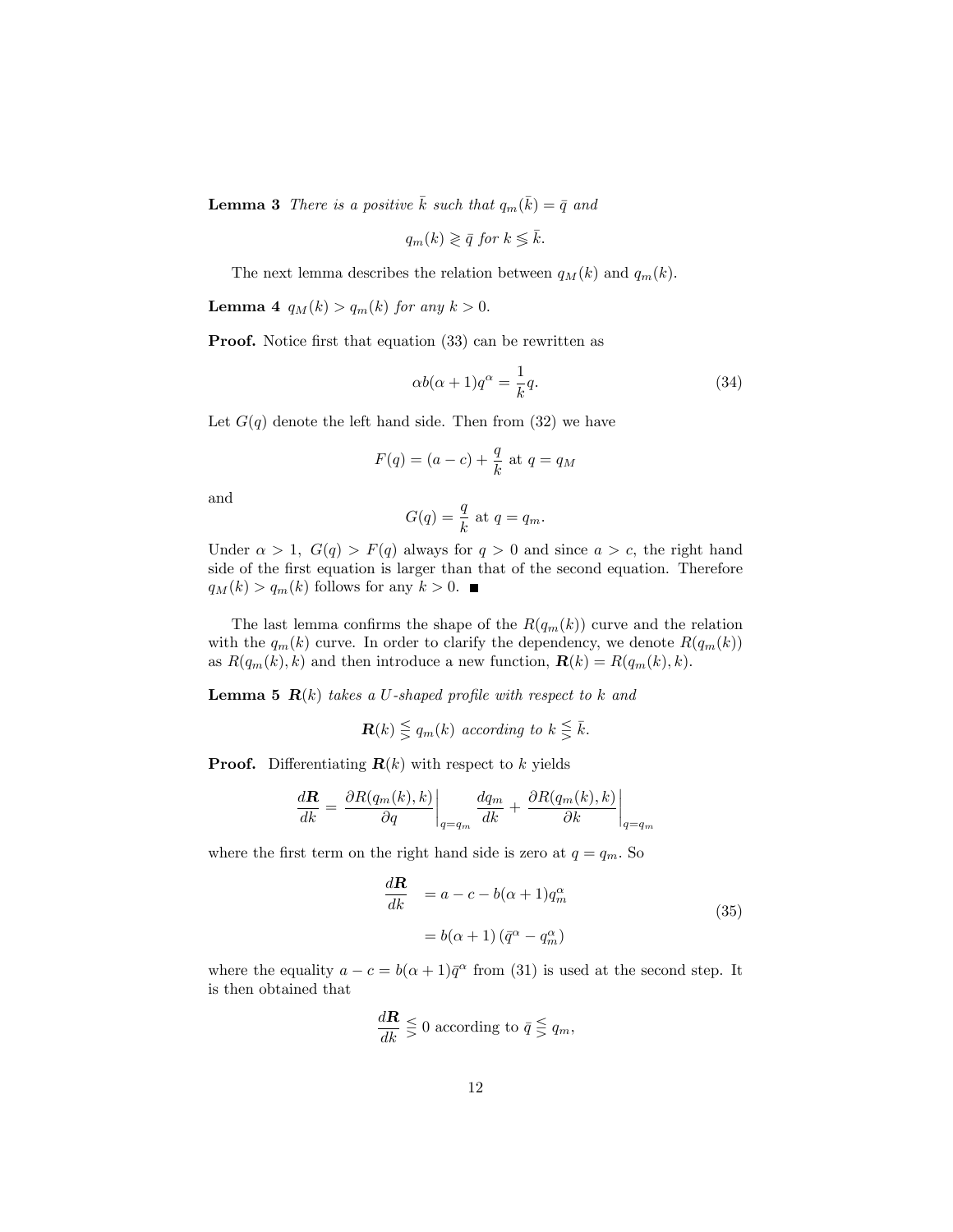and by Lemma 3,

$$
\bar{q} \lesseqgtr q_m \Longleftrightarrow k \lesseqqgtr \bar{k}.
$$

So  $\mathbf{R}(k)$  takes a U-shaped profile and has its minimum at  $k = \overline{k}$ . Notice that from (25) and (35)

$$
\frac{d\mathbf{R}}{dk} = \frac{1}{k} \left( R(q_m(k)) - q_m(k) \right),
$$

so

$$
\mathbf{R}(k) \lesseqqgtr q_m(k) \text{ for } k \lesssim \bar{k}
$$

which means that the  $q_m(k)$  curve passes the minimum point of  $\mathbf{R}(k)$ .

Since substituting  $q_m(k)$  into  $R(q)$  represents

$$
R(q_m(k)) = q_m(k) + k(a - c - b(\alpha + 1)(q_m(k))^{\alpha})
$$

and equation (33) can be written as

$$
q_m(k) = \alpha k b(\alpha + 1)(q_m(k))^{\alpha},
$$

we have

$$
R(q_m(k)) = k(a-c) + (\alpha - 1)b(\alpha + 1)k \cdot (q_m(k))^{\alpha}
$$

where

$$
k \cdot (q_m(k))^{\alpha} = \frac{1}{D^{\alpha}} \left(\frac{1}{k}\right)^{\frac{1}{\alpha - 1}}
$$

:

We then have

$$
\lim_{k \to 0} R(q_m(k)) = \lim_{k \to 0} k(q_m(k))^{\alpha} = \infty
$$

and

$$
\lim_{k \to \infty} R(q_m(k)) = \lim_{k \to \infty} k(a - c) = \infty.
$$

 $R(q_m(k))$  is asymptotic to the vertical line when k approaches zero and to the  $k(a - c)$  curve when k goes to infinity.

From Lemmas  $1 - 4$ , we have the following result.

**Theorem 3** There is a unique value  $k^N$  such that  $R(q_m(k^N)) = q_M(k^N)$  and the non-negativity condition

$$
R(q_m(k)) \le q_M(k)
$$

holds for  $k \leq \overline{k}$ .

**Proof.**  $q_M(k) > q_m(k)$  and  $q_m(k) > R(q_m(k))$  for  $k < \bar{k}$  imply that  $R(q_m(k))$  <  $q_M(k)$ . For  $k \geq \overline{k}$ ,  $R(q_m(k)) \geq \overline{q}$  and increasingly converges to  $\infty$  while  $q_M(k)$  decreasingly converge to  $\bar{q}$ . Thus there is a unique value  $k^N$  such that  $R(q_m(k^N)) = q_M(k^N)$  and  $R(q_m(k)) \le q_M(k)$  for  $k \le k^N$ .

Solving  $R(q_m(k^N)) = q_M(k^N)$  for  $k^N$  and using (25) and (34) we have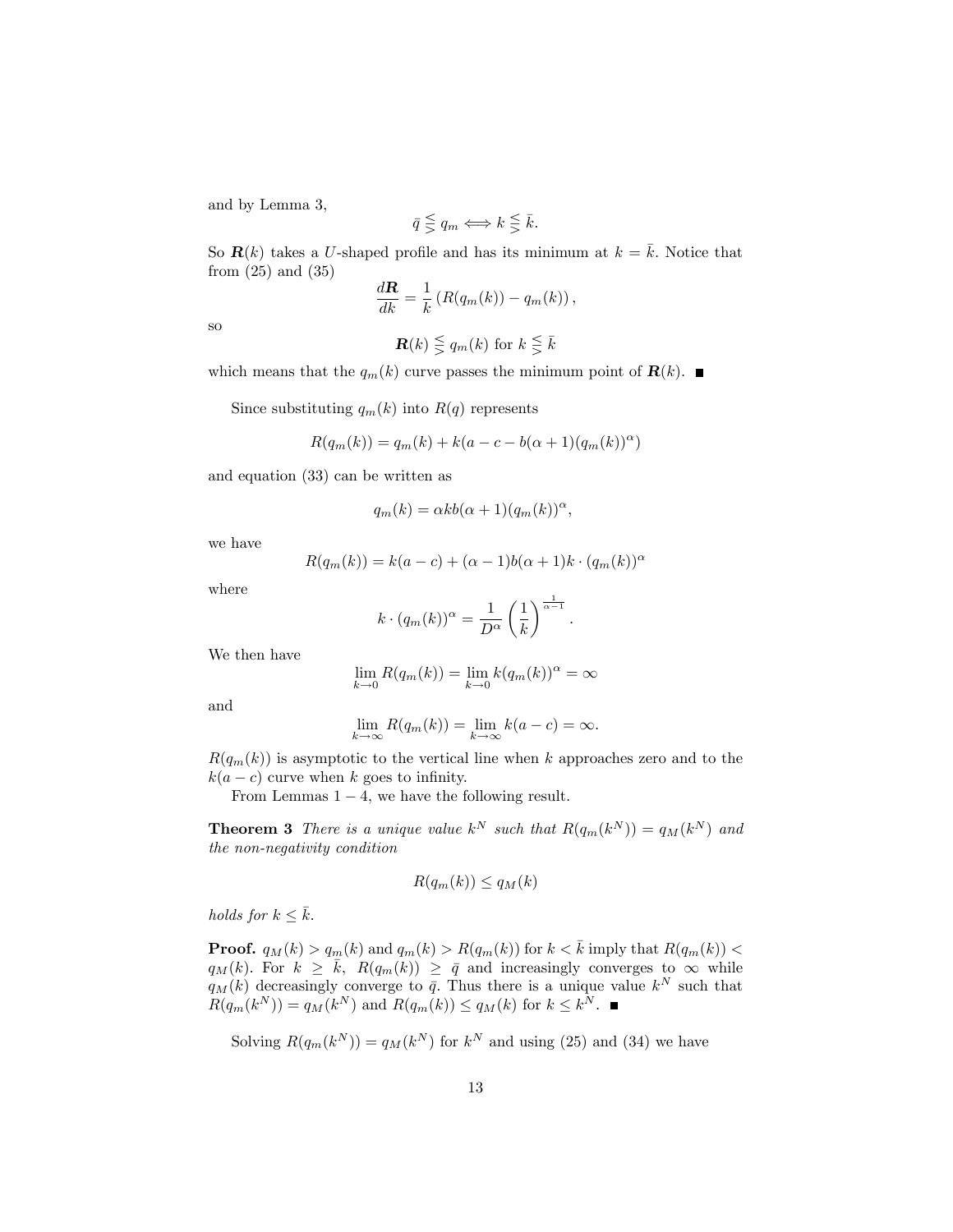$$
k^N = \frac{\alpha q_M + (1 - \alpha) q_m}{\alpha(\alpha - c)}
$$

Equation (30) with  $\beta = 1$  and equation (31) yield

$$
k^S = \frac{2}{\alpha b(\alpha+1)\bar{q}^{\alpha-1}}
$$

and from (4)

$$
b(\alpha + 1)\bar{q}^{\alpha} = a - c
$$

implying that

$$
k^S = \frac{2\bar{q}}{\alpha(a-c)}.
$$

Taking  $\beta = 2$  and solving  $R(q_m(k)) = q_M(k)$  with  $\alpha = 3, 4, 5, 6$  yield the upper bounds of  $k$ ,

$$
k_3^N \simeq 0.298
$$
,  $k_4^N \simeq 0.228$ ,  $k_5^N \simeq 0.188$  and  $k_6^N \simeq 0.162$ 

where  $k_{\alpha}^{N}$  is the critical value  $k^{N}$  for  $\alpha$ . Figure 4(A) depicts a locus of  $k_{\alpha}^{N}$  in the  $(\alpha, k)$  plane and any trajectory generated by equation (26) with  $k \in (0, k_{\alpha}^{N})$ is non-negative for any  $t \geq 0$ . Figure 4(B) presents a bifurcation diagram with respect to k when  $\alpha = 4$ . It can be seen that the steady state is destabilized when  $k = k^S$  ( $\simeq 0.154$ ) and may be chaotic via the period-doubling bifurcation as k increases. It may not be possible to obtain an explicit functional form of  $k_{\alpha}^N$  in terms of  $\alpha$  and  $k$  for  $\beta \geq 3$  as in the case of  $\beta = 2$ , however, it is possible to calculate a particular solution of  $q_M(k)$  as well as  $R(q_m(k))$  after specifying a value of  $\beta$  and thus to derive a bifurcation diagram as in Figure 4(B). Changing the value of  $\alpha$  does not affect the qualitative aspects of the results obtained with  $\alpha = 4$ . The results in the case of  $\tau = 0$  are summarized as follows:

**Theorem 4** Under Assumptions 1 and 2 with  $\alpha = 4$  and  $\beta = 2$ , the monopoly equilibrium with  $\tau = 0$  is locally asymptotically stable if  $k < k^S$ , loses stability if  $k = k^S$  and arrives at complex dynamics involving chaos through a perioddoubling bifurcation if  $k^S < k \leq k^N_\alpha$ .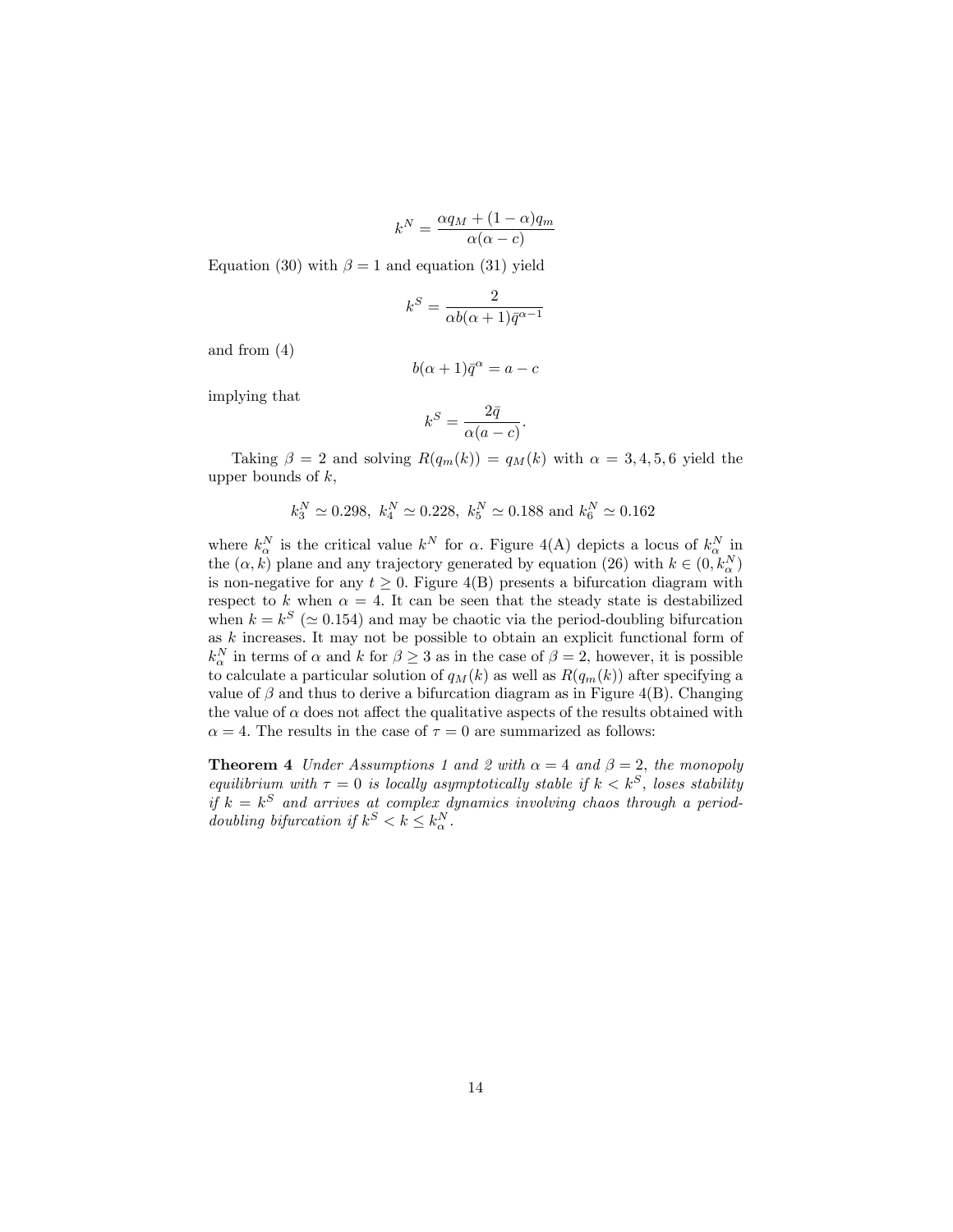

Figure 4. Dynamic behavior with  $\beta = 2$  and  $\alpha = 3, 4, 5, 6$ 

## 3.2 Delay:  $\tau \geq 1$

If  $\tau = 1$ , then equation (25) has one-step delay and then becomes a nonlinear second-order difference equation

$$
q(t+1) = q(t) + k(a - b(\alpha + 1)q(t-1)^{\alpha} - c\beta q(t)^{\beta - 1})
$$
 (36)

which can be converted to an equivalent 2D system of first-order difference equations,

$$
x(t+1) = q(t),
$$
  
\n
$$
q(t+1) = q(t) + k(a - b(\alpha + 1)x(t)^{\alpha} - c\beta q(t)^{\beta - 1}).
$$
\n(37)

The linearized system is

$$
\left(\begin{array}{c} x(t+1) \\ q(t+1) \end{array}\right) = \left(\begin{array}{cc} 0 & 1 \\ -kA & 1-kB \end{array}\right) \left(\begin{array}{c} x(t) \\ q(t) \end{array}\right)
$$

and its characteristic equation is transformed into a quadratic equation,

$$
\lambda^2 + (kB - 1)\lambda + kA = 0.
$$
\n(38)

The sufficient and necessary condition that this quadratic equation has roots inside the unit cycle are given by the following three conditions,

$$
1 + (kB - 1) + kA > 0,
$$
  
\n
$$
1 - (kB - 1) + kA > 0,
$$
  
\n
$$
1 - kA > 0.
$$
\n(39)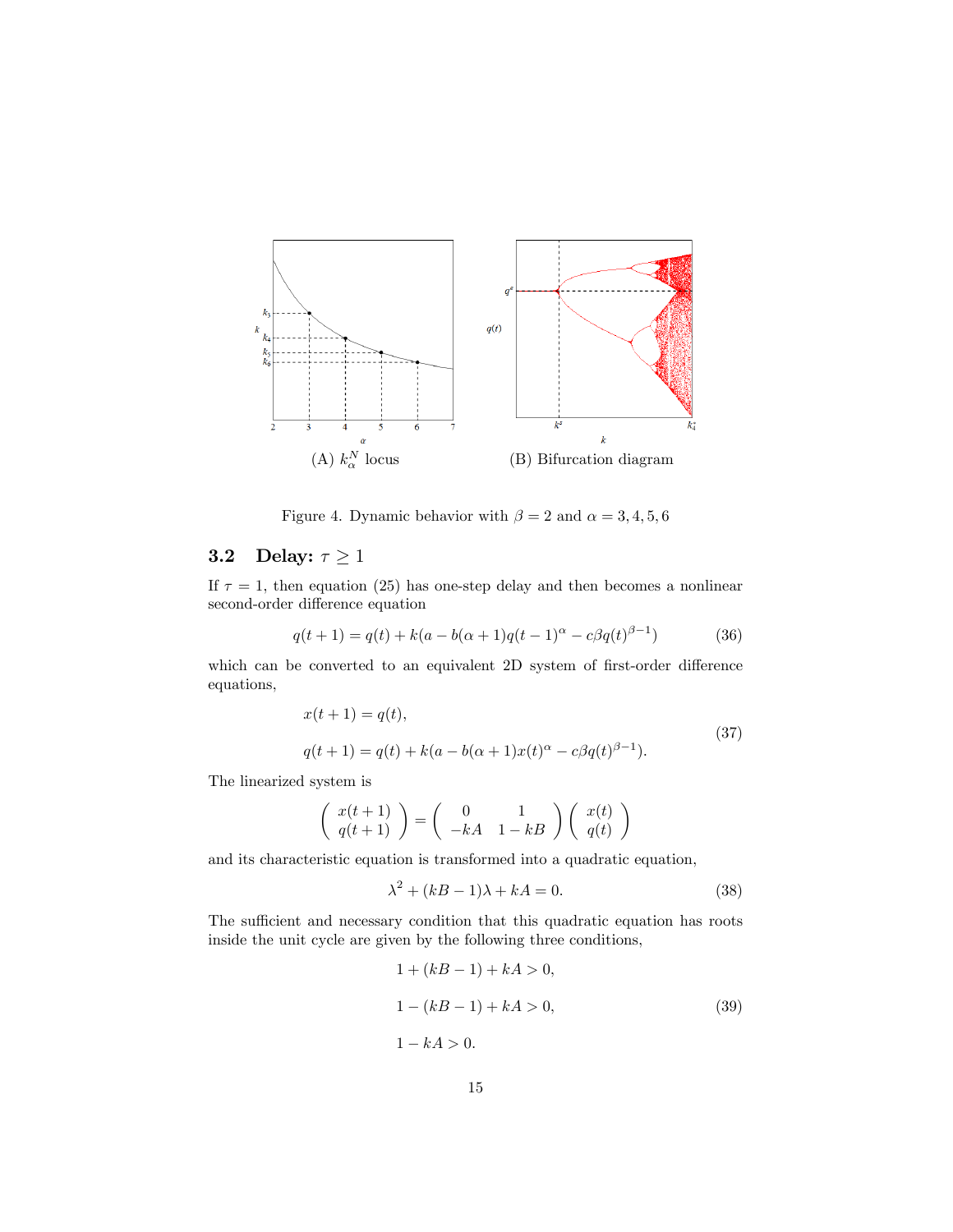The first condition of  $(39)$  is always satisfied and so is the remaining two conditions if and only if either

$$
A - B \ge 0 \text{ and } k < \frac{1}{A}
$$

or

$$
A - B < 0 \text{ and } k < \min\left\{\frac{1}{A}, \frac{2}{B - A}\right\}.
$$

As shown in Figure 1, we see the conditions under which pair  $(\alpha, \beta)$  gives rise to  $A - B > 0$ . Henceforth in order to simplify the analysis, we confine our attention to the case where  $A - B > 0$  and put the following assumption.

Assumption 3.  $A - B > 0$ .

Destabilization of the monopoly steady state occurs only by violating the third condition from which the threshold value is defined as

$$
k_{\tau=1}^S = \frac{1}{A}.
$$

The monopoly equilibrium changes stability through a pair of complex conjugate roots. In particular, as k becomes larger than  $k_{\tau=1}^S$ , the steady state bifurcates to a periodic cycle, which is then replaced with a quasi-periodic cycle. Such a stability change is called Neimark-Sacker (NS henceforth) bifurcation. The results analytically obtained are the following:

**Theorem 5** Under Assumptions 1,2 and 3 with  $\alpha = 4$  and  $\beta = 2$ , the monopoly equilibrium with  $\tau = 1$  is locally asymptotically stable if  $k < k_{\tau=1}^S$ , loses stability if  $k = k_{\tau=1}^S$  and generates aperiodic oscillations through a NS bifurcation if  $k_{\tau=1}^S < k < k_{\tau=1}^N$ .

Taking  $\alpha = 4$  and  $\beta = 2$  and selecting k as the bifurcation parameter, we illustrate the bifurcation diagram in Figure  $5(A)$  in which stability of the steady state is changed to instability at  $k = k_{\tau=1}^{S} (= 1/12)$  and cyclic behavior emerges for  $k > k_{\tau=1}^S$ . When k arrives at  $k_{\tau=1}^N (\simeq 0.119)$ , the non-negativity condition is violated resulting in the birth of economically uninteresting behavior. In Figure 5(B), we take  $k = k_1 (= 0.11)$  and depict a phase diagram, that is, a cyclic behavior in the  $(q(t-1), q(t))$  plane.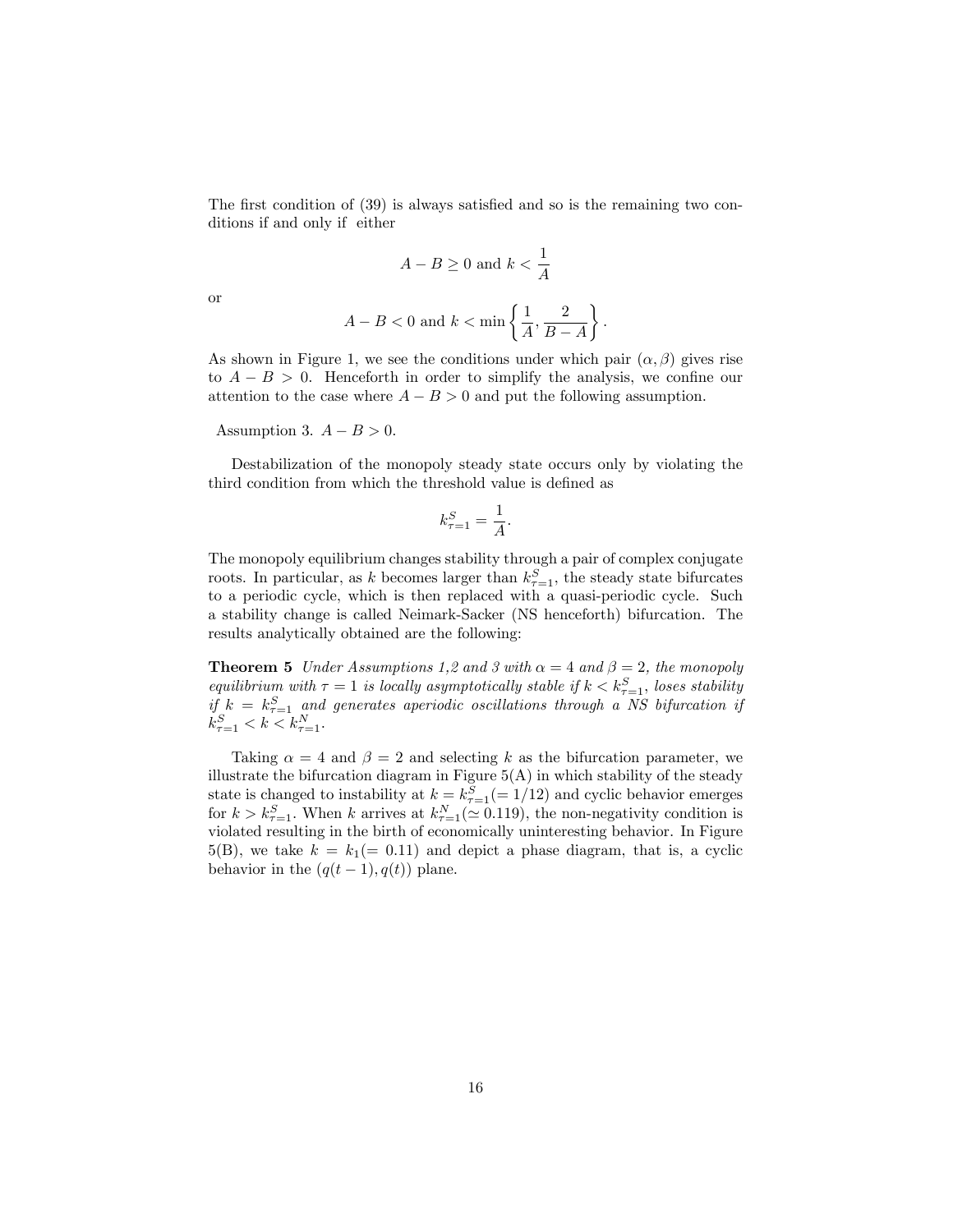

Figure 5. Dynamic behavior via Hopf bifurcation

We further extend our analysis to a two-step delay (i.e.,  $\tau = 2$ ) where the marginal revenue includes the delayed information obtained at period  $t-2$ . The dynamic equation  $(25)$  is now a third-order difference equation,

$$
q(t+1) = q(t) + k(a - b(\alpha + 1)q(t-2)^{\alpha} - c\beta q(t)^{\beta - 1}).
$$
 (40)

This can be written as a 3D system of first-order difference equations

$$
x(t + 1) = y(t)
$$
  
\n
$$
y(t + 1) = q(t)
$$
  
\n
$$
q(t + 1) = q(t) + k (a - b(\alpha + 1)x(t)^{\alpha} - c\beta q(t)^{\beta - 1}),
$$
\n(41)

where the steady state is  $(\bar{x}, \bar{y}, \bar{q})$  with  $\bar{x} = \bar{y} = \bar{q}$ . Linear approximation of equation (41) yields the approximated system having the form

$$
\begin{pmatrix} x(t+1) \\ y(t+1) \\ q(t+1) \end{pmatrix} = \begin{pmatrix} 0 & 1 & 0 \\ 0 & 0 & 1 \\ -kA & 0 & 1 - kB \end{pmatrix} \begin{pmatrix} x(t) \\ y(t) \\ q(t) \end{pmatrix}
$$
(42)

and the corresponding characteristic equation is cubic

$$
\lambda^3 + (kB - 1)\lambda^2 + kA = 0.
$$
\n(43)

The steady state is locally asymptotically stable if all eigenvalues of equation (43) are less than unity in absolute value. Farebrother (1973) and Okuguchi and Irie (1990) have proved that the most simplified form of the sufficient and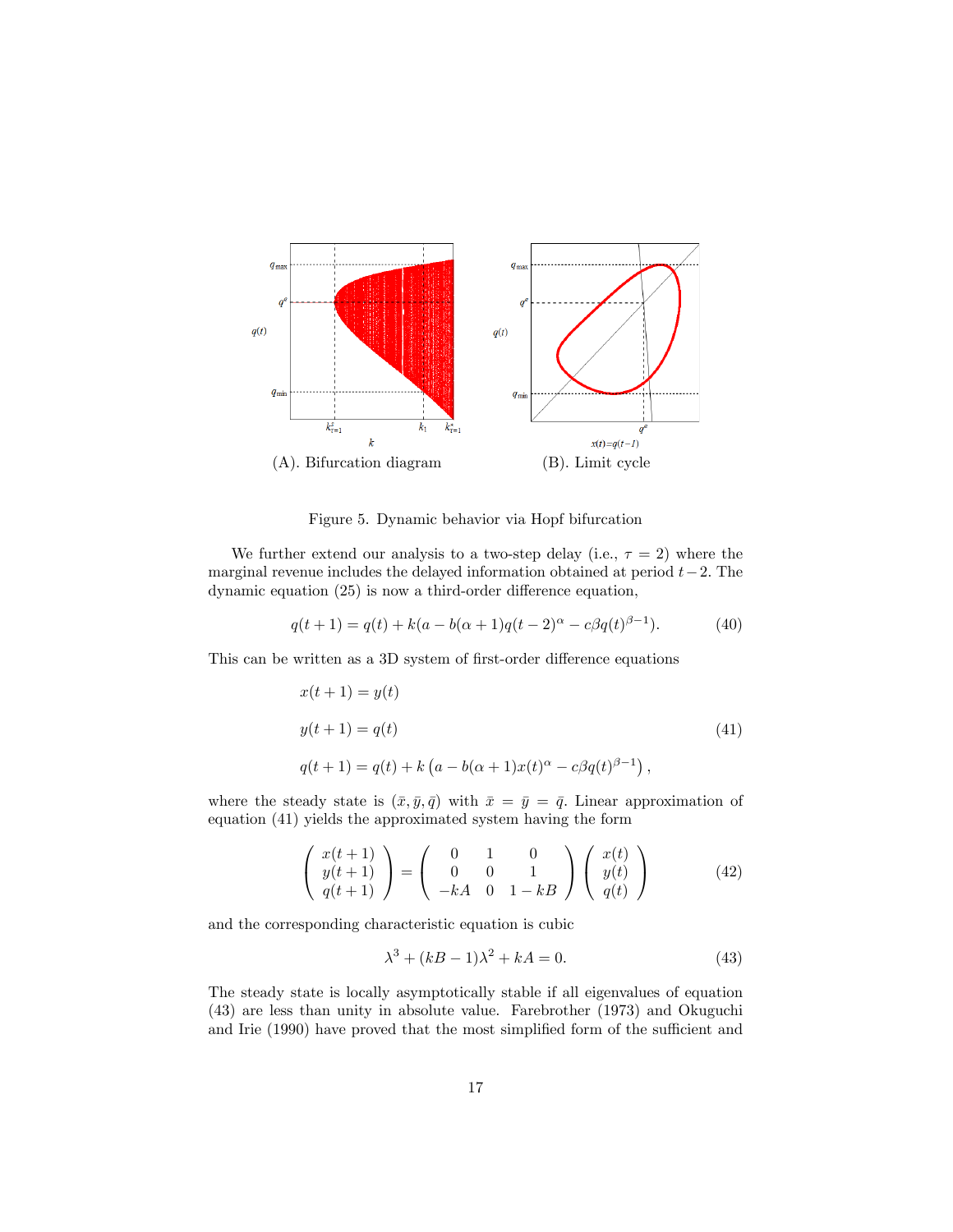necessary conditions for the cubic equation to have roots only inside the unit cycle are  $1 + a_1 + a_2 + a_3 > 0$ 

$$
1 + a_1 + a_2 + a_3 > 0,
$$
\n
$$
1 - a_1 + a_2 - a_3 > 0,
$$
\n
$$
1 - a_2 + a_1 a_3 - a_3^2 > 0,
$$
\n
$$
a_2 < 3
$$
\n
$$
(44)
$$

:

where

$$
a_1 = kB - 1
$$
,  $a_2 = 0$  and  $a_3 = kA$ .

It can be verified that the first and fourth conditions are always satisfied while the second and third condition holds if

$$
k < k_2^S := \frac{2}{A+B}
$$
 and  $k < k_3^S := \frac{2}{A + \sqrt{A^2 + 4A(A-B)}}$ 

If we denote the left-hand side of the third condition in (44) by  $g(k)$ , it can be written as

$$
g(k) = A(B - A)k^2 - Ak + 1.
$$

This quadratic polynomial has two real roots, one is negative and the other,  $k_3^S$ , is positive. Substituting  $k_2^S$  into  $g(k)$  yields

$$
g(k_2^S) = -\frac{(A-B)(5A+B)}{(A+B)^2} < 0.
$$

This inequality implies that  $k_3^S < k_2^S$ . Numerical simulations are illustrated in Figure 6 in which the stability is lost at  $k_3^S \simeq 0.053$ , the non-negativity condition is violated at  $k_{\tau=2}^{N} \simeq 0.053$ . The phase diagram is illustrated for  $k_1 = 0.0675$ . Figure 6 is essentially similar to Figure 5. Therefore rewriting  $k_3^S$ as  $k_{\tau=2}^{S}$  describes the results that have been made as follows:

**Theorem 6** Under Assumptions 1,2 and 3 with  $\alpha = 4$  and  $\beta = 2$ , the monopoly equilibrium with  $\tau = 2$  is locally asymptotically stable if  $k < k_{\tau=2}^S$ , loses stability if  $k = k_{\tau=2}^S$  and generates aperiodic oscillations through a NS bifurcation if  $k_{\tau=2}^S < k < k_{\tau=2}^N$ .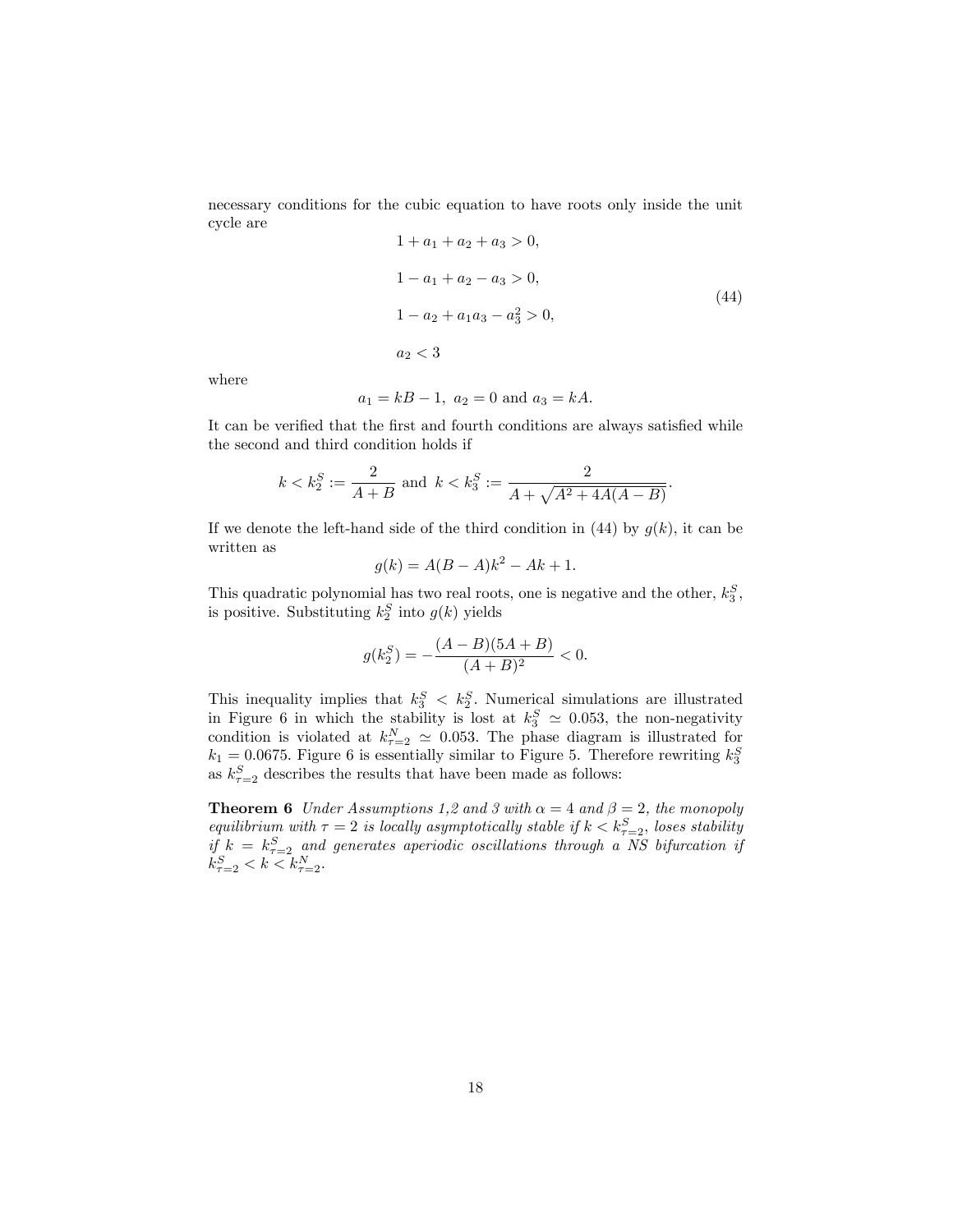

Figure 6. Dynamic behavior of system (41)

### 4 Conclusion

Static and dynamic monopolies were examined with general price and cost functions. The existence of a unique profit maximizing output was first proved which can be computed by solving a single-variable monotonic equation. Continuous time scales were then assumed and the local asymptotic stability of the resulting dynamic system was proved regardless of model parameter values. If time delay was assumed in obtaining revenue information, then the system is locally asymptotically stable with arbitrary length of the delay for  $A \leq B$ , and if  $A > B$ , then local asymptotic stability occurs if the delay is smaller than a given threshold. Notice that this threshold value decreases with increasing value of the speed of adjustment. Under discrete time scales the system is locally asymptotically stable if the speed of adjustment is below a certain threshold which is decreasing if the values of  $A$  and/or  $B$  increases. If the length of the delay is one step, then similar result holds where the threshold decreases in A but is independent of the value of B when  $B < A$ . If the length of the delay is two time steps, then the threshold depends on both  $A$  and  $B$ , increases as  $A$  decreases and/or  $B$ increases. It should be worthwhile to point out that in the discrete-time model the steady state loses stability via period-doubling bifurcation if  $\tau = 0$  and via Neimark-Sacker bifurcation if  $\tau \geq 1$ .